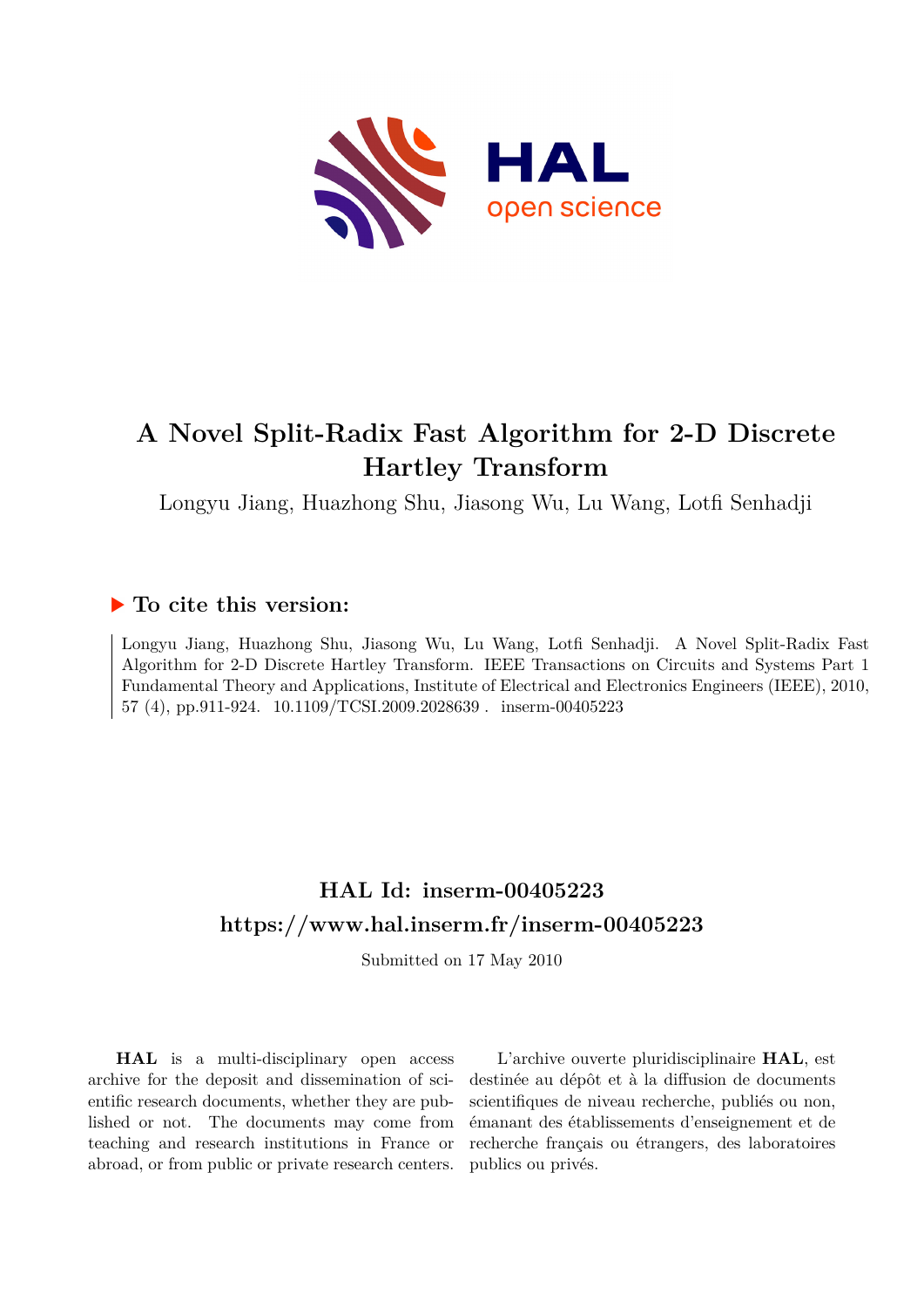# **A Novel Split-Radix Fast Algorithm for 2-D Discrete Hartley Transform**

Longyu Jiang, Huazhong Shu, *Senior Member*, *IEEE*, Jiasong Wu, Lu Wang and Lotfi Senhadji, *Senior Member*, *IEEE*

*Abstract—***This paper presents a fast split-radix-(2×2)/(8×8) algorithm for computing the two-dimensional (2-D) discrete Hartley transform (DHT) of length**  $N \times N$  with  $N = q^* 2^m$ , where *q* is **an odd integer. The proposed algorithm decomposes an** *N***×***N* **DHT into one** *N***/2×***N***/2 DHT and forty-eight** *N***/8×***N***/8 DHTs. It achieves an efficient reduction on the number of arithmetic operations, data transfers and twiddle factors compared to the split-radix-(2×2)/(4×4) algorithm. Moreover, the characteristic of expression in simple matrices leads to an easy implementation of the algorithm. If implementing the above two algorithms with fully parallel structure in hardware, it seems that the proposed algorithm can decrease the area complexity compared to the split-radix-(2×2)/(4×4) algorithm, but requires a little more time complexity. An application of the proposed algorithm to 2-D medical image compression is also provided.** 

*Index Terms—***Two-dimensional (2-D) discrete Hartley transform (DHT), split-radix, fast algorithm** 

# **I. INTRODUCTION**

he discrete Hartley transform (DHT) is widely used in The discrete Hartley transform (DHT) is widely used in signal and image processing applications. The advantage of the DHT over the discrete Fourier transform (DFT) is that it can be used to avoid complex operations when the input sequence is real. Moreover, the forward and inverse DHTs differ from each other in their form only in the scaling factor. Owing to these properties, the DHT is now finding an increasing interest in the signal processing community. In the

Manuscript received November 23, 2008. This work was supported by the National Natural Science Foundation of China under Grant 60873048, the Program for Changjiang Scholars and Innovative Research Team in University and the Natural Science Foundation of Jiangsu Province of China under Grant BK2008279.

L. Jiang is with the Laboratory of Image Science and Technology, School of Computer Science and Engineering, Southeast University, Nanjing 210096, China (e-mail: jianglongyu01412@yahoo.com.cn).

H. Shu and L. Wang are with the Laboratory of Image Science and Technology, School of Computer Science and Engineering, Southeast University, Nanjing 210096, China, and also with the Centre de Recherche en Information Biomédicale Sino-Français (CRIBs), Nanjing 210096, China (e-mail: shu.list@seu.edu.cn; wanglu@seu.edu.cn).

J. Wu is with the Laboratory of Image Science and Technology, School of Biological Science and Medical Engineering, Southeast University, Nanjing 210096, China, and with the Centre de Recherche en Information Biomédicale Sino-Français (CRIBs), Nanjing 210096, China, and with INSERM, U 642, 35000 Rennes, France, and with the Laboratoire Traitement du Signal et de l'Image (LTSI), Université de Rennes 1, 35000 Rennes, France, and also with the Centre de Recherche en Information Biomédicale Sino–Français (CRIBs), 35000 Rennes, France (e-mail: jswu@seu.edu.cn).

L. Senhadji is with INSERM, U 642, 35000 Rennes, France, and with the Laboratoire Traitement du Signal et de l'Image (LTSI), Université de Rennes 1, 35000 Rennes, France, and also with the Centre de Recherche en Information Biomédicale Sino–Français (CRIBs), 35000 Rennes, France (e-mail: lotfi.senhadji@univ-rennes1.fr).

past decades, fast algorithms and implementations of one-dimensional (1-D) DHT and DFT have been extensively investigated [1]-[21]. Meantime, special attention has also been paid on the two-dimensional (2-D) and three-dimensional (3-D) DHT [22]-[39], this is due to the growing interest in applications involving multi-dimensional (M-D) signals. In this paper, fast algorithm means lower computational complexity in terms of the number of arithmetic operations, data transfers and twiddle factors.

The algorithms proposed for fast computing the 2-D DHT can be classified into four categories: i) the row-column method; ii) the vector-radix fast Hartley transform (FHT) algorithms [22]-[24]; iii) the split-radix FHT algorithm [25]-[31]; and iv) the polynomial transform FHT algorithm [32]-[34]. The row-column method computes the 2-D DHT by taking the 1-D FHT sequentially along each dimension of the input data while in the vector-radix algorithm, the 2-D DHT is decomposed into many smaller ones until the trivial sequence length is reached. The vector-radix method reduces the number of arithmetic operations over the row-column algorithm and possesses the desirable properties such as regular structure and low implementation cost. This approach was then extended to 3-D DHT [35]-[37] and M-D DHT [23]. In [39], a vector-radix-3×3 algorithm was developed for computing the 2-D DHT of sequence whose length is  $3^m \times 3^m$ . The polynomial transform based FHT algorithms for M-D DHT have been reported in [32] and [34], which lead to a great reduction of the arithmetic operations at the expense of very complicated structure. The split-radix 2-D DHT algorithm is more efficient than the vector-radix algorithm in terms of arithmetic complexity and it is easy to implement. All the split-radix algorithms for 2-D DHT reported so far are based on a mixture of radix-2×2 and radix-4×4 index maps.

Huang *et al.* [25] applied a radix-2×2 decomposition to the even-even, even-odd, odd-even indexed samples and a radix-4×4 decomposition to the odd-odd indexed samples. Thus, an *N*×*N* DHT is decomposed into three *N/*2*×N/*2 DHTs and four *N/*4×*N/*4 DHTs. By using a radix-4×4 decomposition to even-odd, odd-even and odd-odd indexed terms, an improved split-radix algorithm for 2-D DHT was further derived [28], which decomposes an *N*×*N* 2-D DHT into one *N/*2×*N/*2 DHT and twelve *N*/4×*N*/4 DHTs. The split-radix algorithms for the 2-D DHT have been presented using decimation-in-frequency (DIF) [29] and decimation-in-time (DIT) [30]. It seems that the algorithms reported in [29] and [30] are the most efficient ones among all the existing split-radix algorithms in terms of the arithmetic complexity.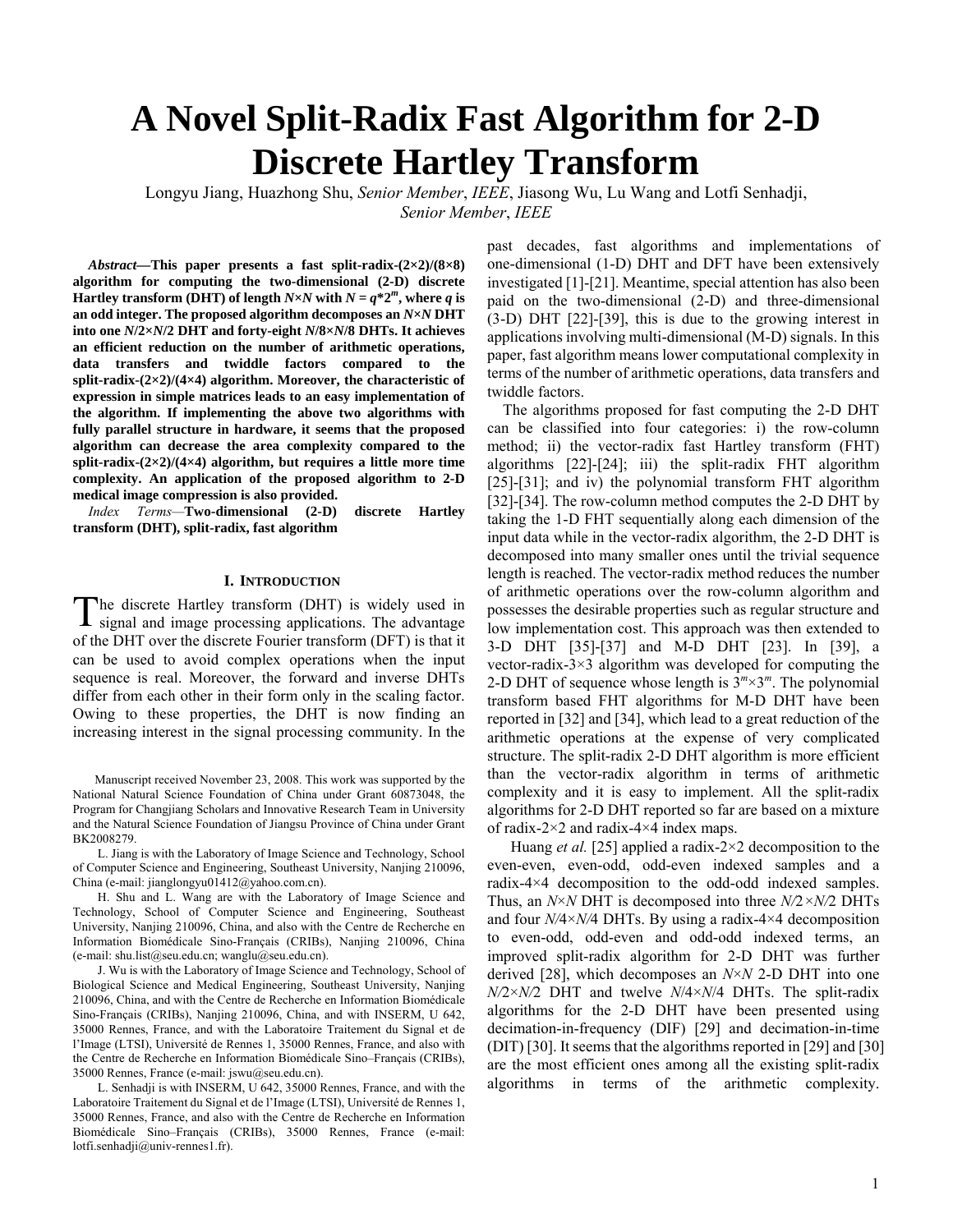Moreover, these two algorithms support various sequence lengths. Specifically, the block size can be chosen as  $q^*2^m \times q^*2^m$ , where *q* is an odd integer. In [31], the radix-2/4 approach has been generalized to the M-D DHT. In particular, for the case of 2-D DHT, it has the same arithmetic complexity as that of the algorithms presented in [29] and [30].

Among all the algorithms mentioned above, the split-radix algorithms based on radix-2/4 are the most attractive ones because they provide a good comprise between the arithmetic and structural complexities. Recently, Bouguezel et al. [3] proposed a new split-radix fast algorithm based on a mixture of radix-2 and radix-8 index maps for 1-D DHT of sequences whose length is  $q \times 2^m$ , where *q* is an odd integer. This algorithm is more efficient than the conventional split radix-2/4 FHT algorithm in terms of the number of data transfers and twiddle factor evaluations, which also contribute significantly to the execution time of FHT algorithms. Inspired by the algorithm presented in [3], we propose a split-radix- $(2\times2)/(8\times8)$ algorithm for computing the 2-D DHT of sequences with length- $q^*2^m \times q^*2^m$ , which consists of decomposing an  $N \times N$ DHT into one *N/*2×*N/*2 DHT and forty-eight *N/*8×*N/*8 DHTs. Besides, the split radix-2/8 algorithm has been already used for computing the 2-D DFT [40], [41].

The rest of the paper is organized as follows. Section II presents the derivation of the algorithm. In Section III, the computational complexity and the hardware area and time complexity of the proposed algorithm are analyzed, and the comparison with some existing algorithms is also provided. Section IV presents the result of software implementation of the proposed and some existing algorithms. Section V concludes the work.

# **II. PROPOSED RADIX-(2×2)/(8×8) ALGORITHM**

The 2-D DHT  $X(k_1, k_2)$  of real valued sequence,  $x(n_1, n_2)$ , for  $0 \le n_1, n_2 \le N-1$ , is defined by

$$
X(k_1, k_2)
$$
  
=  $\sum_{n_1=0}^{N-1} \sum_{n_2=0}^{N-1} x(n_1, n_2) \cos\left(\frac{2\pi}{N} \sum_{i=1}^{2} n_i k_i\right), 0 \le k_1, k_2 \le N-1,$  (1)

where  $\cos(\theta) = \cos(\theta) + \sin(\theta)$ . The sequence length *N* is assumed to be  $q \times 2^m$ , where *q* is an odd integer and  $m > 0$ .

Let us first consider the case when  $m = 1$ , that is,  $N = 2q$ .

*A. The case m =* 1*, i.e., N =* 2*q* 

In this case, the radix- $2 \times 2$  algorithm is used to decompose a length-2*q*×2*q* DHT. The even-even indexed outputs are obtained by

$$
X(2k_1, 2k_2)
$$

$$
= \sum_{n_1=0}^{q-1} \sum_{n_2=0}^{q-1} y_{00}(n_1, n_2) \text{cas}\left(\frac{2\pi}{q} \sum_{i=1}^2 n_i k_i\right), 0 \le k_1, k_2 \le q-1. \tag{2}
$$

The even-odd, odd-even, and odd-odd indexed outputs can be computed by

$$
X(2k_1 + p_1q, 2k_2 + p_2q)
$$
  
= 
$$
\sum_{n_1=0}^{q-1} \sum_{n_2=0}^{q-1} (-1)^{(n_1p_1+n_2p_2)} y_{p_1p_2}(n_1, n_2) \cos\left(\frac{2\pi}{q} \sum_{i=1}^{2} n_i k_i\right),
$$
 (3)

where  $p_1, p_2 = 0, 1, (p_1, p_2) \neq (0, 0), 0 \leq k_1, k_2 \leq q-1.$ 

The sequences  $y_{p_1, p_2}(n_1, n_2)$  for  $p_1, p_2 = 0, 1$ , in (2) and (3) are obtained from the original input sequence as

$$
(y_{00}(n_1, n_2), y_{01}(n_1, n_2), y_{10}(n_1, n_2), y_{11}(n_1, n_2))T=(H2 \otimes H2)(x(n_1, n_2), x(n_1, n_2 + q), x(n_1 + q, n_2), x(n_1 + q, n_2 + q))T
$$
(4)

where *T* denotes the transpose,  $H_2 = \begin{bmatrix} 1 & 1 \end{bmatrix}$  $\overline{\phantom{a}}$  $\begin{vmatrix} 1 & 1 \\ 1 & 1 \end{vmatrix}$ ⎣  $H_2 = \begin{bmatrix} 1 & 1 \\ 1 & -1 \end{bmatrix}$ , and "⊗" is

the Kronecker product [42]. Fig. 1 shows the implementation of (4).

*B. The case m = 2, i.e., N = 4q* 

When  $m = 2$ , the decomposition of (1) for the even-even indexed outputs is given by

 $X(2k_1, 2k_2)$ 

$$
= \sum_{n_1=0}^{2q-1} \sum_{n_2=0}^{2q-1} y_{00}^{2/4} (n_1, n_2) \text{cas}\left(\frac{2\pi}{2q} \sum_{i=1}^{2} n_i k_i\right), \ 0 \le k_1, k_2 \le 2q-1,\tag{5}
$$

where

$$
y_{00}^{2/4}(n_1, n_2) = [x(n_1, n_2) + x(n_1, n_2 + 2q)]
$$
  
+ 
$$
[x(n_1 + 2q, n_2) + x(n_1 + 2q, n_2 + 2q)].
$$
 (6)

 The even-odd, odd-even and odd-odd indexed outputs are obtained as follows

$$
X(4k_1 \pm p_1q, 4k_2 \pm p_2q)
$$
  
= 
$$
\sum_{n_1=0}^{N-1} \sum_{n_2=0}^{N-1} x(n_1, n_2) \cos\left(\frac{2\pi}{q} \sum_{i=1}^{2} n_i k_i \pm \frac{\pi}{2} \sum_{i=1}^{2} n_i p_i\right)
$$
  
= 
$$
F_{p_1, p_2}^{2/4}(k_1, k_2) \pm G_{p_1, p_2}^{2/4}(k_1, k_2), \quad 0 \le k_1, k_2 \le q-1,
$$
 (7)

where

$$
F_{p_1, p_2}^{2/4}(k_1, k_2)
$$
  
= 
$$
\sum_{n_1=0}^{N-1} \sum_{n_2=0}^{N-1} x(n_1, n_2) \cos\left(\frac{\pi}{2} \sum_{i=1}^{2} n_i p_i\right) \cos\left(\frac{2\pi}{q} \sum_{i=1}^{2} n_i k_i\right),
$$
 (8)

$$
G_{p_1, p_2}^{2/4}(k_1, k_2)
$$
  
= 
$$
\sum_{n_1=0}^{N-1} \sum_{n_2=0}^{N-1} x(n_1, n_2) \sin\left(\frac{\pi}{2} \sum_{i=1}^{2} n_i p_i\right) \cos\left(-\frac{2\pi}{q} \sum_{i=1}^{2} n_i k_i\right).
$$
 (9)

Using the matrix representation, (7) can be expressed as

$$
\begin{bmatrix}\nX((4k_1 + p_1q) \mod 4q, (4k_2 + p_2q) \mod 4q) \\
X((N + 4k_1 - p_1q) \mod 4q, (N + 4k_2 - p_2q) \mod 4q) \\
= H_2 \begin{bmatrix}\nF_{p_1, p_2}^{2/4}(k_1, k_2) \\
G_{p_1, p_2}^{2/4}(k_1, k_2)\n\end{bmatrix}.\n\tag{10}
$$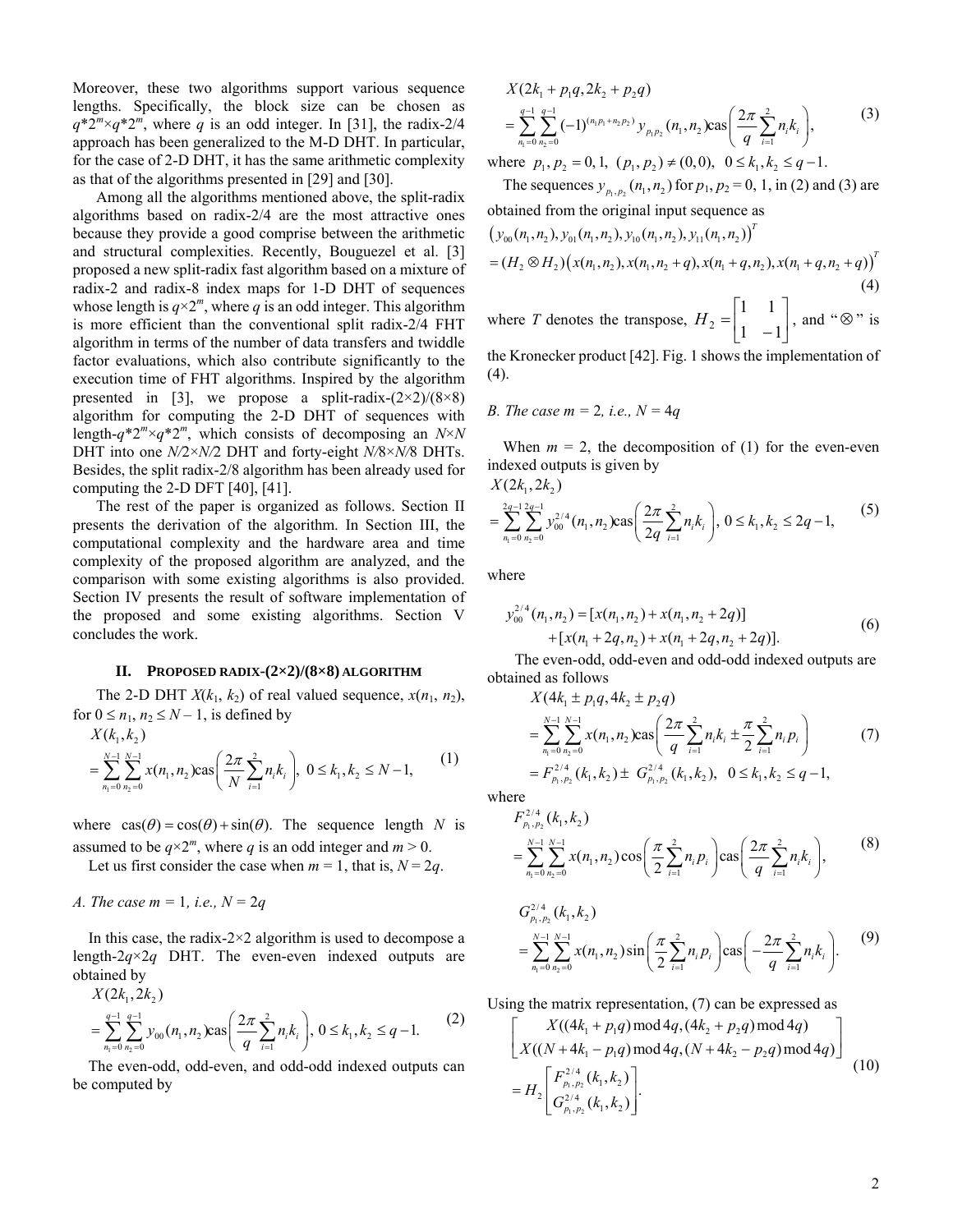1) Even-odd output terms  $(p_1 = 0, 2; p_2 = 1)$ 

 $1, p_2$  $F_{p_1, p_2}^{2/4}(k_1, k_2)$  and  $G_{p_1, p_2}^{2/4}(k_1, k_2)$  defined by (8) and (9) can be further decomposed as follows.

$$
F_{p_1, p_2}^{2/4}(k_1, k_2)
$$
  
\n
$$
= \sum_{n_1=0}^{2q-1} \sum_{n_2=0}^{2q-1} \{ [x(n_1, n_2) + x(n_1 + 2q, n_2)]
$$
  
\n
$$
- [x(n_1, n_2 + 2q) + x(n_1 + 2q, n_2 + 2q)] \} \cos \left( \frac{\pi}{2} \sum_{i=1}^{2} n_i p_i \right)
$$
  
\n
$$
\times \cos \left( \frac{2\pi}{q} \sum_{i=1}^{2} n_i k_i \right)
$$
  
\n
$$
= \sum_{n_1=0}^{2q-1} \sum_{n_2=0}^{2q-1} y_{01}^{2/4}(n_1, n_2) \cos \left( \frac{\pi}{2} \sum_{i=1}^{2} n_i p_i \right) \cos \left( \frac{2\pi}{q} \sum_{i=1}^{2} n_i k_i \right)
$$
  
\n
$$
= \sum_{n_1=0}^{q-1} \sum_{n_2=0}^{q-1} f_{p_1, p_2}^{2/4}(n_1, n_2) \cos \left( \frac{2\pi}{q} \sum_{i=1}^{2} n_i k_i \right),
$$

where

$$
y_{01}^{2/4}(n_1, n_2) = [x(n_1, n_2) - x(n_1, n_2 + 2q)]
$$
\n
$$
+ [x(n_1 + 2q, n_2) - x(n_1 + 2q, n_2 + 2q)],
$$
\n
$$
f_{p_1, p_2}^{2/4}(n_1, n_2) = [y_{01}^{2/4}(n_1, n_2) + (-1)^{p_1/2} y_{01}^{2/4}(n_1 + q, n_2)]
$$
\n
$$
\times \cos\left(\frac{\pi}{2} \sum_{i=1}^2 n_i p_i\right) + (-1)^{(q+1)/2} [y_{01}^{2/4}(n_1, n_2 + q)]
$$
\n
$$
+ (-1)^{p_1/2} y_{01}^{2/4}(n_1 + q, n_2 + q)] \sin\left(\frac{\pi}{2} \sum_{i=1}^2 n_i p_i\right).
$$
\n(13)

The decomposition of  $G_{p_1, p_2}^{2/4}(k_1, k_2)$  ( $p_1 = 0, 2; p_2 = 1$ ) can be done in a similar way.

$$
G_{p_1, p_2}^{2/4}(k_1, k_2)
$$
  
= 
$$
\sum_{n_1=0}^{2q-1} \sum_{n_2=0}^{2q-1} y_{01}^{2/4}(n_1, n_2) \sin\left(\frac{\pi}{2} \sum_{i=1}^{2} n_i p_i\right) \cos\left(-\frac{2\pi}{q} \sum_{i=1}^{2} n_i k_i\right)
$$
 (14)  
= 
$$
\sum_{n_1=0}^{q-1} \sum_{n_2=0}^{q-1} g_{p_1, p_2}^{2/4}(n_1, n_2) \cos\left(-\frac{2\pi}{q} \sum_{i=1}^{2} n_i k_i\right)
$$

where

$$
g_{p_1,p_2}^{2/4}(n_1, n_2) = \left[ y_{01}^{2/4}(n_1, n_2) + (-1)^{p_1/2} y_{01}^{2/4}(n_1 + q, n_2) \right]
$$
  
 
$$
\times \sin\left(\frac{\pi}{2} \sum_{i=1}^2 n_i p_i\right) + (-1)^{(q-1)/2} \left[ y_{01}^{2/4}(n_1, n_2 + q) \right]
$$
 (15)  
 
$$
+ (-1)^{p_1/2} y_{01}^{2/4}(n_1 + q, n_2 + q) \left] \cos\left(\frac{\pi}{2} \sum_{i=1}^2 n_i p_i\right)
$$

 $_1, p_2$  $f_{p_1, p_2}^{2/4}(n_1, n_2)$  and  $g_{p_1, p_2}^{2/4}(n_1, n_2)$   $(p_1 = 0, 2; p_2 = 1)$  defined by (13) and (15) can be expressed in matrix form as

$$
\begin{bmatrix}\nf_{0,1}^{2/4}(n_1, n_2) \\
f_{2,1}^{2/4}(n_1, n_2) \\
g_{2,1}^{2/4}(n_1, n_2) \\
g_{2,1}^{2/4}(n_1, n_2)\n\end{bmatrix}
$$
\n
$$
=\begin{bmatrix}\n\cos \frac{n_2 \pi}{2} & 0 & -\sin \frac{n_2 \pi}{2} & 0 \\
0 & (-1)^{n_1} \cos \frac{n_2 \pi}{2} & 0 & (-1)^{n_1+1} \sin \frac{n_2 \pi}{2} \\
\sin \frac{n_2 \pi}{2} & 0 & \cos \frac{n_2 \pi}{2} & 0 \\
0 & (-1)^{n_1} \sin \frac{n_2 \pi}{2} & 0 & (-1)^{n_1} \cos \frac{n_2 \pi}{2}\n\end{bmatrix}
$$
\n
$$
\times \begin{bmatrix}\n1 & 0 & 0 & 0 \\
0 & 1 & 0 & 0 \\
0 & 0 & (-1)^{(q-1)/2} & 0 \\
0 & 0 & 0 & (-1)^{(q-1)/2}\n\end{bmatrix}\n\begin{bmatrix}\n1 & 0 & 1 & 0 \\
1 & 0 & -1 & 0 \\
0 & 1 & 0 & 1 \\
0 & 1 & 0 & -1\n\end{bmatrix}\n\begin{bmatrix}\ny_{01}^{2/4}(n_1, n_2) \\
y_{01}^{2/4}(n_1, n_2 + q) \\
y_{01}^{2/4}(n_1 + q, n_2 + q) \\
y_{01}^{2/4}(n_1 + q, n_2 + q)\n\end{bmatrix}
$$
\n
$$
(16)
$$

The above equation can be rewritten as

$$
\begin{bmatrix} \mathbf{f}_{p_1, p_2}^{2/4} \\ \mathbf{g}_{p_1, p_2}^{2/4} \end{bmatrix} = \begin{bmatrix} \mathbf{C}_{eo}^{2/4} & -\mathbf{S}_{eo}^{2/4} \\ \mathbf{S}_{eo}^{2/4} & \mathbf{C}_{eo}^{2/4} \end{bmatrix} \begin{bmatrix} \mathbf{I}_2 & \mathbf{0} \\ \mathbf{0} & (-1)^{(q-1)/2} \mathbf{I}_2 \end{bmatrix}
$$
\n
$$
\times \begin{bmatrix} \mathbf{J}_1 & \mathbf{R}_1^{2/4} \mathbf{J}_1 \\ \mathbf{R}_1^{2/4} \mathbf{J}_2 & \mathbf{J}_2 \end{bmatrix} \mathbf{y}_{01}^{2/4},
$$
\n(17)

where  $\mathbf{I}_2$  is the identity matrix, and

$$
\mathbf{f}_{p_1, p_2}^{2/4} = \begin{bmatrix} f_{0,1}^{2/4}(n_1, n_2) \\ f_{2,1}^{2/4}(n_1, n_2) \end{bmatrix}, \quad \mathbf{g}_{p_1, p_2}^{2/4} = \begin{bmatrix} g_{0,1}^{2/4}(n_1, n_2) \\ g_{2,1}^{2/4}(n_1, n_2) \end{bmatrix}, \quad (18)
$$

$$
\mathbf{C}_{eo}^{2/4} = \begin{bmatrix} \cos \alpha_{01} & 0 \\ 0 & (-1)^{n_1} \cos \alpha_{01} \end{bmatrix},
$$
  
\n
$$
\mathbf{S}_{eo}^{2/4} = \begin{bmatrix} \sin \alpha_{01} & 0 \\ 0 & (-1)^{n_1} \sin \alpha_{01} \end{bmatrix}, \quad \alpha_{01} = (n_2 \pi)/2,
$$
\n(19)

$$
\mathbf{J}_1 = \begin{bmatrix} 1 & 0 \\ 1 & 0 \end{bmatrix}, \quad \mathbf{J}_2 = \begin{bmatrix} 0 & 1 \\ 0 & -1 \end{bmatrix}, \quad \mathbf{R}_1^{2/4} = \text{diag}(1, -1), \tag{20}
$$

$$
\mathbf{y}_{01}^{2/4} = (y_{01}^{2/4} (n_1, n_2) y_{01}^{2/4} (n_1, n_2 + q) \ny_{01}^{2/4} (n_1 + q, n_2) y_{01}^{2/4} (n_1 + q, n_2 + q))^T.
$$
\n(21)

Fig. 2 shows the implementation of (17).

2) Odd-even output terms  $(p_1 = 1; p_2 = 0, 2)$ 

 As for the previous case, the odd-even output terms can be obtained as

$$
\begin{bmatrix} \mathbf{f}_{p_1,p_2}^{2/4} \\ \mathbf{g}_{p_1,p_2}^{2/4} \end{bmatrix} = \begin{bmatrix} \mathbf{C}_{oe}^{2/4} & -\mathbf{S}_{oe}^{2/4} \\ \mathbf{S}_{oe}^{2/4} & \mathbf{C}_{oe}^{2/4} \end{bmatrix} \begin{bmatrix} \mathbf{I}_2 & \mathbf{0} \\ \mathbf{0} & (-1)^{(q-1)/2} \mathbf{I}_2 \end{bmatrix} \begin{bmatrix} \mathbf{H}_2 & \mathbf{0} \\ \mathbf{0} & \mathbf{H}_2 \end{bmatrix} \mathbf{y}_{10}^{2/4},
$$
\n(22)

where

$$
\mathbf{f}_{p_1, p_2}^{2/4} = \begin{bmatrix} f_{1,0}^{2/4}(n_1, n_2) \\ f_{1,2}^{2/4}(n_1, n_2) \end{bmatrix}, \ \mathbf{g}_{p_1, p_2}^{2/4} = \begin{bmatrix} g_{1,0}^{2/4}(n_1, n_2) \\ g_{1,2}^{2/4}(n_1, n_2) \end{bmatrix},
$$
(23)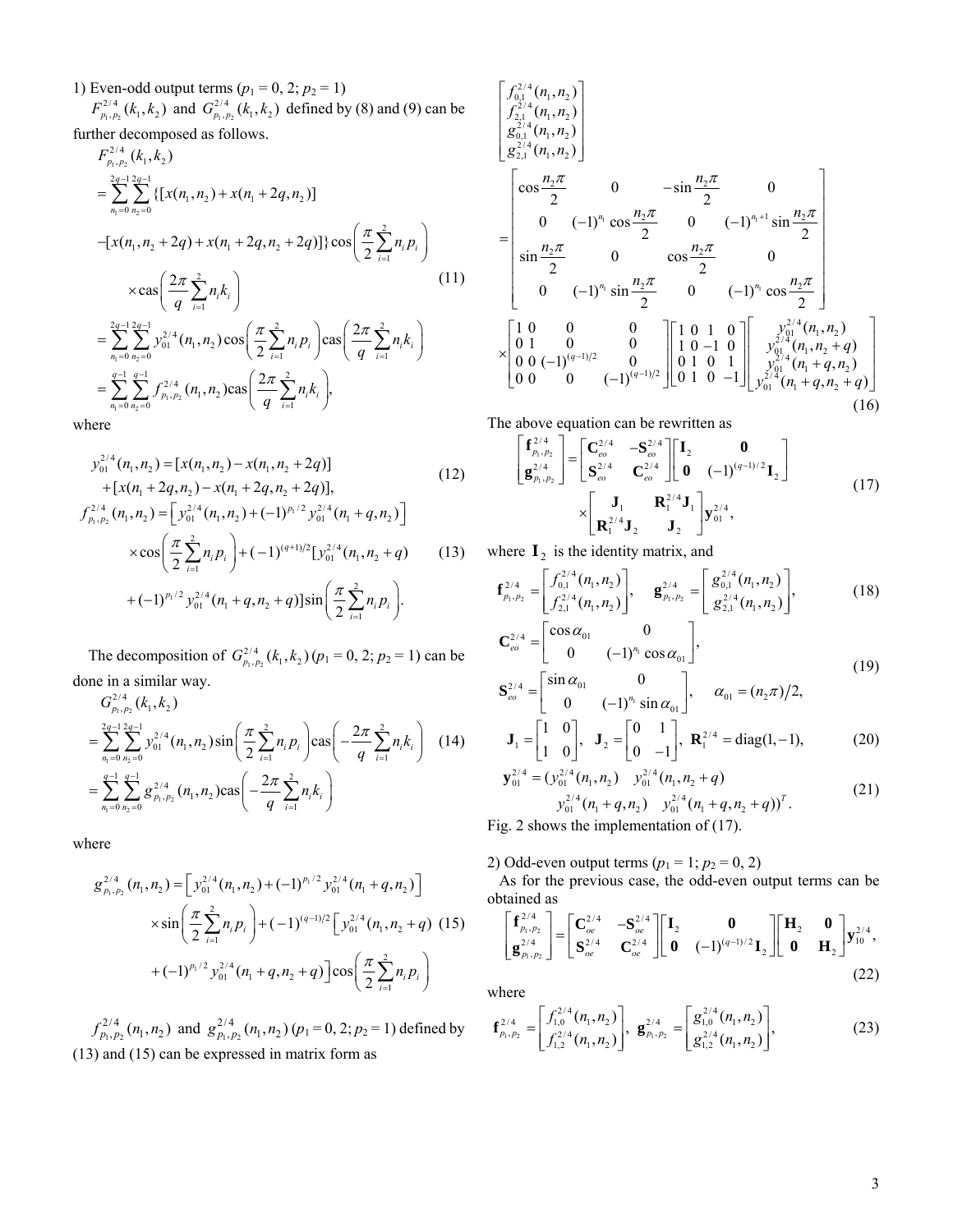$$
\mathbf{C}_{oe}^{2/4} = \begin{bmatrix} \cos \alpha_{10} & 0 \\ 0 & (-1)^{n_2} \cos \alpha_{10} \end{bmatrix},
$$
\n
$$
\mathbf{S}_{oe}^{2/4} = \begin{bmatrix} \sin \alpha_{10} & 0 \\ 0 & (-1)^{n_2} \sin \alpha_{10} \end{bmatrix}, \quad \alpha_{10} = (n_1 \pi)/2,
$$
\n
$$
\mathbf{y}_{10}^{2/4} = (\mathbf{y}_{10}^{2/4} (n_1, n_2) \quad \mathbf{y}_{10}^{2/4} (n_1, n_2 + q) \quad \mathbf{y}_{10}^{2/4} (n_1 + q, n_2) \quad \mathbf{y}_{10}^{2/4} (n_1 + q, n_2 + q))^T,
$$
\n(25)

$$
y_{10}^{2/4}(n_1, n_2) = [x(n_1, n_2) + x(n_1, n_2 + 2q)]
$$
  
-[x(n<sub>1</sub> + 2q, n<sub>2</sub>) + x(n<sub>1</sub> + 2q, n<sub>2</sub> + 2q)]. (26)

3) Odd-odd output terms  $(p_1 = 1, -1; p_2 = 1)$ 

 We have the following decomposition for the odd-odd output terms

$$
\begin{bmatrix} \mathbf{f}_{p_1, p_2}^{2/4} \\ \mathbf{g}_{p_1, p_2}^{2/4} \end{bmatrix} = \begin{bmatrix} \mathbf{C}_{oo}^{2/4} & -\mathbf{S}_{oo}^{2/4} \\ \mathbf{S}_{oo}^{2/4} & \mathbf{C}_{oo}^{2/4} \end{bmatrix} \begin{bmatrix} \mathbf{I}_2 & \mathbf{0} \\ \mathbf{0} & (-1)^{(q-1)/2} \mathbf{I}_2 \end{bmatrix} \begin{bmatrix} \mathbf{J}_1 & \mathbf{J}_2 \\ \mathbf{R}_1^{2/4} \mathbf{J}_2 & \mathbf{R}_2^{2/4} \mathbf{J}_1 \end{bmatrix} \mathbf{y}_{11}^{2/4}
$$
\n(27)

where

$$
\mathbf{f}_{p_1, p_2}^{2/4} = \begin{bmatrix} f_{-1,1}^{2/4}(n_1, n_2) \\ f_{1,1}^{2/4}(n_1, n_2) \end{bmatrix}, \mathbf{g}_{p_1, p_2}^{2/4} = \begin{bmatrix} g_{-1,1}^{2/4}(n_1, n_2) \\ g_{1,1}^{2/4}(n_1, n_2) \end{bmatrix},
$$
\n
$$
\mathbf{R}_2^{2/4} = \text{diag}(-1, 1),
$$
\n(28)

$$
\mathbf{C}_{oo}^{2/4} = \begin{bmatrix} \cos \alpha_{11} & 0 \\ 0 & \cos \alpha_{11}' \end{bmatrix}, \ \mathbf{S}_{oo}^{2/4} = \begin{bmatrix} \sin \alpha_{11} & 0 \\ 0 & \sin \alpha_{11}' \end{bmatrix}, \qquad (29)
$$

$$
\alpha_{11} = [(n_2 - n_1)\pi]/2, \quad \alpha_{11}' = [(n_1 + n_2)\pi]/2, \n\mathbf{y}_{11}^{2/4} = (\mathbf{y}_{11}^{2/4}(n_1, n_2) \quad \mathbf{y}_{11}^{2/4}(n_1, n_2 + q) \n\mathbf{y}_{11}^{2/4}(n_1 + q, n_2) \quad \mathbf{y}_{11}^{2/4}(n_1 + q, n_2 + q))^T,
$$
\n(30)

$$
y_{11}^{2/4}(n_1, n_2) = [x(n_1, n_2) - x(n_1, n_2 + 2q)]
$$
  
- [x(n\_1 + 2q, n\_2) - x(n\_1 + 2q, n\_2 + 2q)]. (31)

*C. The case*  $m \geq 3$ 

By introducing a mixture of radix-2×2 and radix-8×8 index maps, we propose a novel decomposition of (1). The even-even output terms can be computed by

 $1 - 0$   $n_2$  $X(2k_1, 2k_2)$  $\sum_{n_1=0}^{N/2-1} \sum_{n_2=0}^{N/2-1} y_{00}^{2/8}(n_1, n_2) \text{cas}\left(\frac{2\pi}{N/2}\sum_{i=1}^{2} n_i k_i\right), 0 \le k_1, k_2 \le N/2-1,$  $\sum_{n_1=0}^{N/2-1} \sum_{n_2=0}^{N/2-1} y_{00}^{2/8}(n_1, n_2) \text{cas}\left(\frac{2\pi}{N/2}\sum_{i=1}^{2} n_i k_i\right), 0 \leq k_1, k_2 \leq N$  $= \sum_{n_1=0}^{N/2-1} \sum_{n_2=0}^{N/2-1} y_{00}^{2/8} (n_1, n_2) \text{cas}\left(\frac{2\pi}{N/2} \sum_{i=1}^2 n_i k_i\right), 0 \le k_1, k_2 \le N/2-1, \tag{32}$ 

where

$$
y_{00}^{2/8}(n_1, n_2) = [x(n_1, n_2) + x(n_1, n_2 + N/2)]
$$
  
+ 
$$
[x(n_1 + N/2, n_2) + x(n_1 + N/2, n_2 + N/2)].
$$
 (33)

The even-odd, odd-even, and odd-odd output terms can be derived as follows.

$$
X(8k_1 \pm p_1 q, 8k_2 \pm p_2 q)
$$
  
= 
$$
\sum_{n_1=0}^{N-1} \sum_{n_2=0}^{N-1} x(n_1, n_2) \cos\left(\frac{2\pi}{N/8} \sum_{i=1}^2 n_i k_i \pm \frac{2\pi}{N/q} \sum_{i=1}^2 n_i p_i\right)
$$
  
= 
$$
F_{p_1, p_2}^{2/8}(k_1, k_2) \pm G_{p_1, p_2}^{2/8}(k_1, k_2), \ 0 \le k_1, k_2 \le N/8 - 1,
$$
 (34)

where

$$
F_{p_1, p_2}^{2/8}(k_1, k_2)
$$
  
= 
$$
\sum_{n_1=0}^{N-1} \sum_{n_2=0}^{N-1} x(n_1, n_2) \cos\left(\frac{2\pi}{N/q} \sum_{i=1}^2 n_i p_i\right) \cos\left(\frac{2\pi}{N/8} \sum_{i=1}^2 n_i k_i\right),
$$
 (35)

$$
G_{p_1, p_2}^{2/8}(k_1, k_2)
$$
  
= 
$$
\sum_{n_1=0}^{N-1} \sum_{n_2=0}^{N-1} x(n_1, n_2) \sin\left(\frac{2\pi}{N/q} \sum_{i=1}^2 n_i p_i\right) \cos\left(-\frac{2\pi}{N/8} \sum_{i=1}^2 n_i k_i\right).
$$
 (36)

Equation (34) can be written in matrix form as

$$
\begin{bmatrix}\nX((8k_1 + p_1q) \bmod N, (8k_2 + p_2q) \bmod N) \\
X((N + 8k_1 - p_1q) \bmod N, (N + 8k_2 - p_2q) \bmod N) \\
= H_2 \begin{bmatrix}\nF_{p_1, p_2}^{2/8}(k_1, k_2) \\
G_{p_1, p_2}^{2/8}(k_1, k_2)\n\end{bmatrix}\n\tag{37}
$$

The input data sequences  $F_{p_1, p_2}^{2/8}(k_1, k_2)$  and  $G_{p_1, p_2}^{2/8}(k_1, k_2)$  are determined as follows.

1) Even-odd output terms  $(p_1 = 0, 2, 4, 6; p_2 = 1, 3)$ Equation (35) can be decomposed as

$$
F_{p_1, p_2}^{2/8}(k_1, k_2)
$$
  
= 
$$
\sum_{n_1=0}^{N/2-1} \sum_{n_2=0}^{N/2-1} y_{01}^{2/8}(n_1, n_2) \cos\left(\frac{2\pi}{N/q} \sum_{i=1}^2 n_i p_i\right) \cos\left(\frac{2\pi}{N/8} \sum_{i=1}^2 n_i k_i\right)
$$
(38)  
= 
$$
\sum_{n_1=0}^{N/8-1} \sum_{n_2=0}^{N/8-1} f_{p_1, p_2}^{2/8}(n_1, n_2) \cos\left(\frac{2\pi}{N/8} \sum_{i=1}^2 n_i k_i\right),
$$
  
where

$$
y_{01}^{2/8}(n_1, n_2) = [x(n_1, n_2) - x(n_1, n_2 + N/2)]
$$
  
+ 
$$
[x(n_1 + N/2, n_2) - x(n_1 + N/2, n_2 + N/2)],
$$
  

$$
f_{p_1, p_2}^{2/8}(n_1, n_2) = \sum_{l_1=0}^{3} \sum_{l_2=0}^{3} y_{01}^{2/8} \left(n_1 + \frac{l_1 N}{8}, n_2 + \frac{l_2 N}{8}\right)
$$
  

$$
\times \cos\left(\frac{2\pi}{N/q} \sum_{i=1}^{3} n_i p_i + \frac{\pi}{4} q(p_1 l_1 + p_2 l_2)\right).
$$
 (40)

Equation (36) can be decomposed in a similar manner as

$$
G_{p_1, p_2}^{2/8}(k_1, k_2) = \sum_{n_1=0}^{N/8-1} \sum_{n_2=0}^{N/8-1} g_{p_1, p_2}^{2/8}(n_1, n_2) \cos \left(-\frac{2\pi}{N/8} \sum_{i=1}^{2} n_i k_i\right) (41)
$$

where  
\n
$$
g_{p_1, p_2}^{2/8}(n_1, n_2) = \sum_{l_1=0}^3 \sum_{l_2=0}^3 y_{01}^{2/8} \left( n_1 + \frac{l_1 N}{8}, n_2 + \frac{l_2 N}{8} \right)
$$
\n
$$
\times \sin \left( \frac{2\pi}{N/q} \sum_{i=1}^2 n_i p_i + \frac{\pi}{4} q(p_1 l_1 + p_2 l_2) \right).
$$

=

 We need to use the following lemma, which was stated in [3]. *Lemma 1:* Let  $\cos(\beta(\pi/4)) = \sqrt{2}/2c_q$  and  $\sin(\beta(\pi/4)) = \sqrt{2}/2 s_q$ , where  $\beta$  is an odd integer. Then the following is true

i) For 
$$
\beta = q
$$
,  $c_q s_q = (-1)^{(q-1)/2}$ .  
ii) For  $\beta = 3q$ ,  $c_{3q} = -c_q$  and  $s_{3q} = s_q$ .

Letting

$$
\gamma_{01} = \frac{2\pi}{N/q} \sum_{i=1}^{2} n_i p_i \tag{43}
$$

(42)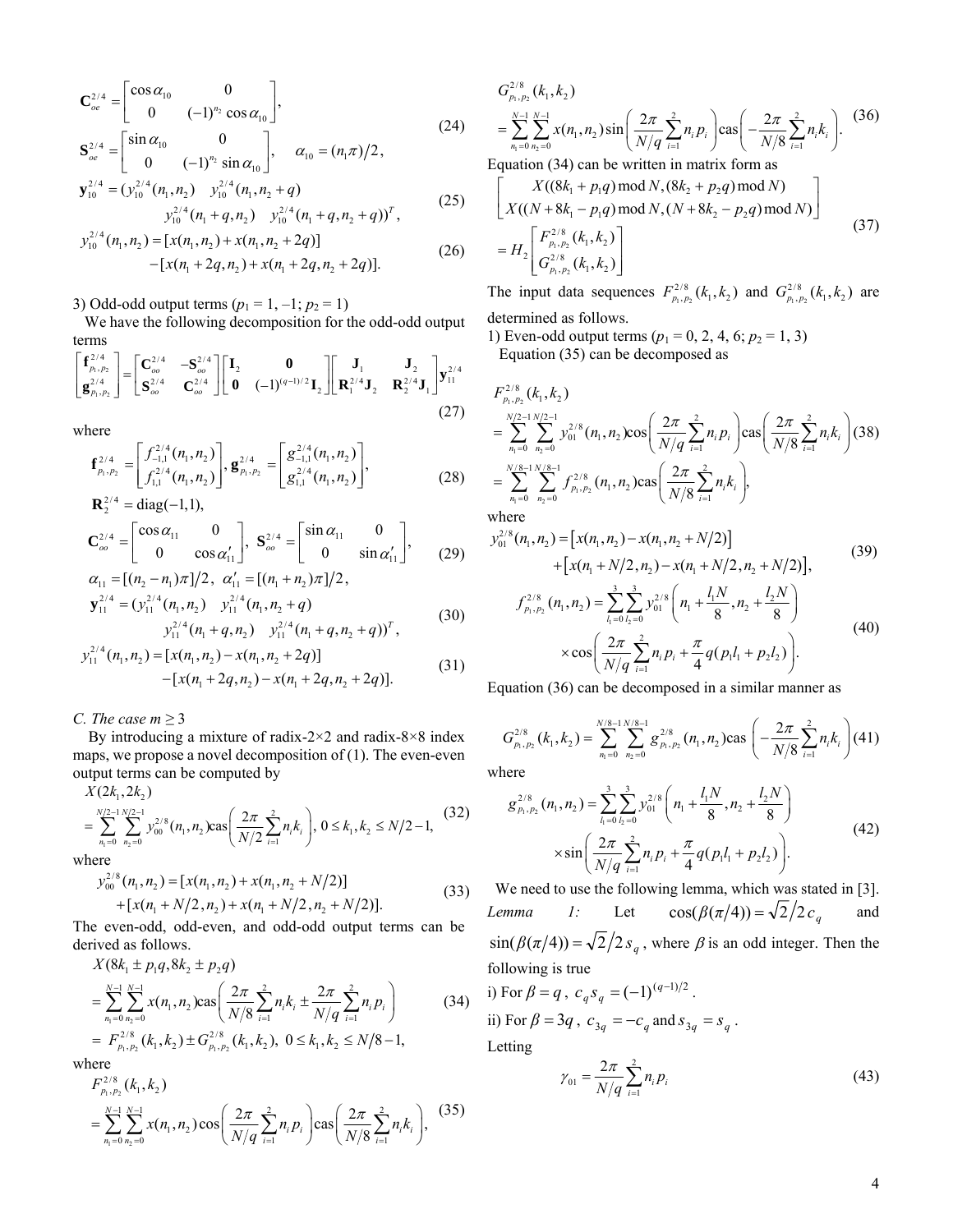and using Lemma 1, the twiddle factors  $\cos\left(\gamma_{01} + \frac{q\pi}{4}(p_1l_1 + p_2l_2)\right)$  $\left(\gamma_{01} + \frac{q\pi}{4}(p_1l_1 + p_2l_2)\right)$  and  $\sin\left(\gamma_{01} + \frac{q\pi}{4}(p_1l_1 + p_2l_2)\right)$  $\left(\gamma_{01} + \frac{q\pi}{4}(p_1l_1 + p_2l_2)\right)$ appeared in (40) and (42) can be simplified as a)  $(p_1 l_1 + p_2 l_2) \text{ mod } 4 = 0$ .

$$
\cos\left(\gamma_{01} + \frac{q\pi}{4}(p_1l_1 + p_2l_2)\right) = (-1)^{(p_1l_1 + p_2l_2)/4}\cos(\gamma_{01}), \quad (44a)
$$

$$
\sin\left(\gamma_{01} + \frac{q\pi}{4}(p_1l_1 + p_2l_2)\right) = (-1)^{(p_1l_1 + p_2l_2)/4} \sin(\gamma_{01}).
$$
 (44b)  
b)  $(p_1l_1 + p_2l_2) \mod 4 = 1$ 

$$
\cos\left(\gamma_{01} + \frac{q\pi}{4}(p_1l_1 + p_2l_2)\right)
$$
  
=  $(-1)^{\lfloor (p_1l_1 + p_2l_2)/4 \rfloor} \cos\left(\gamma_{01} + \frac{q\pi}{4}\right)$  (45a)

$$
= (-1)^{\lfloor (p_1 l_1 + p_2 l_2)/4 \rfloor} \frac{c_q}{\sqrt{2}} \Big[ \cos(\gamma_{01}) - (-1)^{(q-1)/2} \sin(\gamma_{01}) \Big],
$$
  
\n
$$
\sin \Big( \gamma_{01} + \frac{q\pi}{4} (p_1 l_1 + p_2 l_2) \Big)
$$
  
\n
$$
= (-1)^{\lfloor (p_1 l_1 + p_2 l_2)/4 \rfloor} \sin \Big( \gamma_{01} + \frac{q\pi}{4} \Big)
$$
  
\n
$$
= (-1)^{\lfloor (p_1 l_1 + p_2 l_2)/4 \rfloor} \frac{c_q}{\sqrt{2}} \Big[ \sin(\gamma_{01}) + (-1)^{(q-1)/2} \cos(\gamma_{01}) \Big],
$$
\n(45b)

where  $|x|$  denotes the integer part of *x*.

c) 
$$
(p_1l_1 + p_2l_2) \mod 4 = 2
$$
  
\n
$$
\cos\left(\gamma_{01} + \frac{q\pi}{4}(p_1l_1 + p_2l_2)\right)
$$
\n
$$
= (-1)^{\lfloor (p_1l_1 + p_2l_2)/4 \rfloor + (q-1)/2} \sin(\gamma_{01}),
$$
\n(46a)

$$
\sin\left(\gamma_{01} + \frac{q\pi}{4} (p_1 l_1 + p_2 l_2)\right) \n= (-1)^{\lfloor (p_1 l_1 + p_2 l_2)/4 \rfloor + (q-1)/2} \cos(\gamma_{01}).
$$
\n(46b)

d) 
$$
(p_1 l_1 + p_2 l_2) \text{ mod } 4 = 3
$$
  
\n
$$
\cos\left(\gamma_{01} + \frac{q\pi}{4} (p_1 l_1 + p_2 l_2)\right)
$$
\n
$$
= (-1)^{\lfloor (p_1 l_1 + p_2 l_2)/4 \rfloor} \cos\left(\gamma_{01} + \frac{3q\pi}{4}\right) \qquad (47a)
$$
\n
$$
= (-1)^{\lfloor (p_1 l_1 + p_2 l_2)/4 \rfloor + 1} \frac{c_q}{\sqrt{2}} \left[\cos(\gamma_{01}) + (-1)^{(q-1)/2} \sin(\gamma_{01})\right],
$$

$$
\sqrt{2^{2}}\sqrt{2^{2}}
$$
  
\n
$$
\sin\left(\gamma_{01} + \frac{q\pi}{4}(p_{1}l_{1} + p_{2}l_{2})\right)
$$
  
\n
$$
= (-1)^{\lfloor (p_{1}l_{1} + p_{2}l_{2})/4 \rfloor} \sin\left(\gamma_{01} + \frac{3q\pi}{4}\right)
$$
\n
$$
\left(\frac{1}{p_{1}}\right)\left(\frac{p_{2}l_{1} + p_{2}l_{2}}{1 + p_{2}l_{2}}\right) + \left(\frac{q\pi}{4}\right)\left(\frac{1}{p_{2}}\right)\left(\frac{1}{p_{1}}\right)^{2}\left(\frac{1}{p_{2}}\right)
$$
\n(47b)

 $= (-1)^{\lfloor (p_1l_1+p_2l_2)/4 \rfloor+1} \frac{c_q}{\sqrt{2}} \Big[ \sin(\gamma_{01}) + (-1)^{(q+1)/2} \cos(\gamma_{01}) \Big].$ 

Using the above results,  $f_{p_1, p_2}^{2/8}(n_1, n_2)$  and  $g_{p_1, p_2}^{2/8}(n_1, n_2)$ defined by (40) and (42) can be expressed in matrix form as

$$
\begin{bmatrix} \mathbf{f}_{p_1, p_2}^{2/8} \\ \mathbf{g}_{p_1, p_2}^{2/8} \end{bmatrix} = \begin{bmatrix} \mathbf{C}_{eo}^{2/8} & -\mathbf{S}_{eo}^{2/8} \\ \mathbf{S}_{eo}^{2/8} & \mathbf{C}_{eo}^{2/8} \end{bmatrix} \begin{bmatrix} \mathbf{I}_8 & 0 \\ 0 & (-1)^{(q-1)/2} \mathbf{I}_8 \end{bmatrix}
$$
\n
$$
\times \begin{bmatrix} \mathbf{A}_{eo}^{2/8} & \mathbf{R}_1 \mathbf{A}_{eo}^{2/8} \\ \mathbf{B}_{eo}^{2/8} & \mathbf{R}_1 \mathbf{B}_{eo}^{2/8} \end{bmatrix} (\mathbf{I}_2 \otimes \mathbf{Q}_1) \mathbf{y}_{01}^{2/8},
$$
\n(48)

where  $I_L$  is an identity matrix of order *L*, the *p*th component of the vectors  $\mathbf{f}_{p_1, p_2}^{2/8}$  and  $\mathbf{g}_{p_1, p_2}^{2/8}$  is related to the input sequences of  $(40)$  and  $(42)$  by

$$
f_{p_1, p_2}^{2/8}(p) = f_{p_1, p_2}^{2/8}(n_1, n_2),
$$
  
\n
$$
g_{p_1, p_2}^{2/8}(p) = g_{p_1, p_2}^{2/8}(n_1, n_2), \quad p = p_1 + (p_2 - 1)/2.
$$
\n(49)

The matrices  $\mathbf{C}_{eo}^{2/8}$  and  $\mathbf{S}_{eo}^{2/8}$  are composed by twiddle factors whose components are given by

$$
\mathbf{C}_{eo}^{2/8}(p, p) = \cos(\gamma_{01}), \mathbf{S}_{eo}^{2/8}(p, p) = \sin(\gamma_{01}).
$$
 (50)

The new input sequences  $y_{01}^{2/8}$  is related to the original sequences as

$$
y_{01}^{2/8}(r) = y_{01}^{2/8}(n_1 + r_1 N/8, n_2 + r_2 N/8),
$$
  
\n
$$
r = 0, 1, ..., 15, r_1 = \lfloor r/4 \rfloor, r_2 = r \mod 4,
$$
\n(51)

$$
\mathbf{A}_{eo}^{2/8} = \begin{bmatrix} \mathbf{A}_{eo}^{01} & \mathbf{A}_{eo}^{10} \\ \mathbf{A}_{eo}^{01} & -\mathbf{A}_{eo}^{10} \end{bmatrix} \mathbf{A}_{eo}^{01} = \begin{bmatrix} 1 & 1 & 0 & -1 \\ 1 & -1 & 0 & 1 \\ 1 & 1 & 0 & -1 \\ 1 & -1 & 0 & 1 \end{bmatrix} \mathbf{A}_{eo}^{10} = \begin{bmatrix} 1 & 1 & 0 & -1 \\ 1 & -1 & 0 & 1 \\ 0 & -1 & -1 & -1 \\ 0 & -1 & 1 & -1 \end{bmatrix}
$$
(52)

$$
\mathbf{B}_{eo}^{2/8} = \begin{bmatrix} \mathbf{B}_{eo}^{01} & \mathbf{B}_{eo}^{10} \\ \mathbf{B}_{eo}^{01} & -\mathbf{B}_{eo}^{10} \end{bmatrix} \mathbf{B}_{eo}^{01} = \begin{bmatrix} 0 & 1 & 1 & 1 \\ 0 & 1 & -1 & 1 \\ 0 & 1 & 1 & 1 \\ 0 & 1 & -1 & 1 \end{bmatrix} \mathbf{B}_{eo}^{10} = \begin{bmatrix} 0 & 1 & 1 & 1 \\ 0 & 1 & -1 & 1 \\ 1 & 1 & 0 & -1 \\ 1 & -1 & 0 & 1 \end{bmatrix}
$$
(53)

$$
\mathbf{R}_1 = \text{diag}(1, 1, -1, -1, 1, 1, -1, -1),\tag{54}
$$

$$
\mathbf{Q}_1 = diag\left(1, \frac{\sqrt{2}}{2}c_q, 1, \frac{\sqrt{2}}{2}c_q, 1, \frac{\sqrt{2}}{2}c_q, 1, \frac{\sqrt{2}}{2}c_q\right).
$$
 (55)

Fig. 3 shows the implementation of (48).

2) Odd-even output terms  $(p_1 = 1, 3; p_2 = 0, 2, 4, 6)$ We have

$$
\begin{bmatrix} \mathbf{f}_{p_1, p_2}^{2/8} \\ \mathbf{g}_{p_1, p_2}^{2/8} \end{bmatrix} = \begin{bmatrix} \mathbf{C}_{oe}^{2/8} & -\mathbf{S}_{oe}^{2/8} \\ \mathbf{S}_{oe}^{2/8} & \mathbf{C}_{oe}^{2/8} \end{bmatrix} \begin{bmatrix} \mathbf{I}_8 & 0 \\ 0 & (-1)^{(q-1)/2} \mathbf{I}_8 \end{bmatrix}
$$
\n
$$
\times \begin{bmatrix} \mathbf{A}_{oe}^{2/8} & \mathbf{R}_3 \mathbf{B}_{oe}^{2/8} \\ \mathbf{B}_{oe}^{2/8} & \mathbf{R}_2 \mathbf{A}_{oe}^{2/8} \end{bmatrix} (\mathbf{I}_2 \otimes \mathbf{Q}_2) \mathbf{y}_{10}^{2/8}
$$
\n(56)

where the *p*th component of the vectors  $\mathbf{f}_{p_1, p_2}^{2/8}$  and  $\mathbf{g}_{p_1, p_2}^{2/8}$  is related to the input sequences of (40) and (42) by

$$
f_{p_1, p_2}^{2/8}(p) = f_{p_1, p_2}^{2/8}(n_1, n_2),
$$
  
\n
$$
g_{p_1, p_2}^{2/8}(p) = g_{p_1, p_2}^{2/8}(n_1, n_2), \quad p = p_2 + (p_1 - 1)/2.
$$
\n(57)

The elements of the matrices  $\mathbb{C}_{oe}^{2/8}$  and  $\mathbb{S}_{oe}^{2/8}$  are given by

$$
\mathbf{C}_{oe}(p, p) = \cos(\gamma_{01}), \mathbf{S}_{oe}(p, p) = \sin(\gamma_{01}).
$$
 (58)

The new input sequences  $y_{10}^{2/8}$  is related to the original sequences as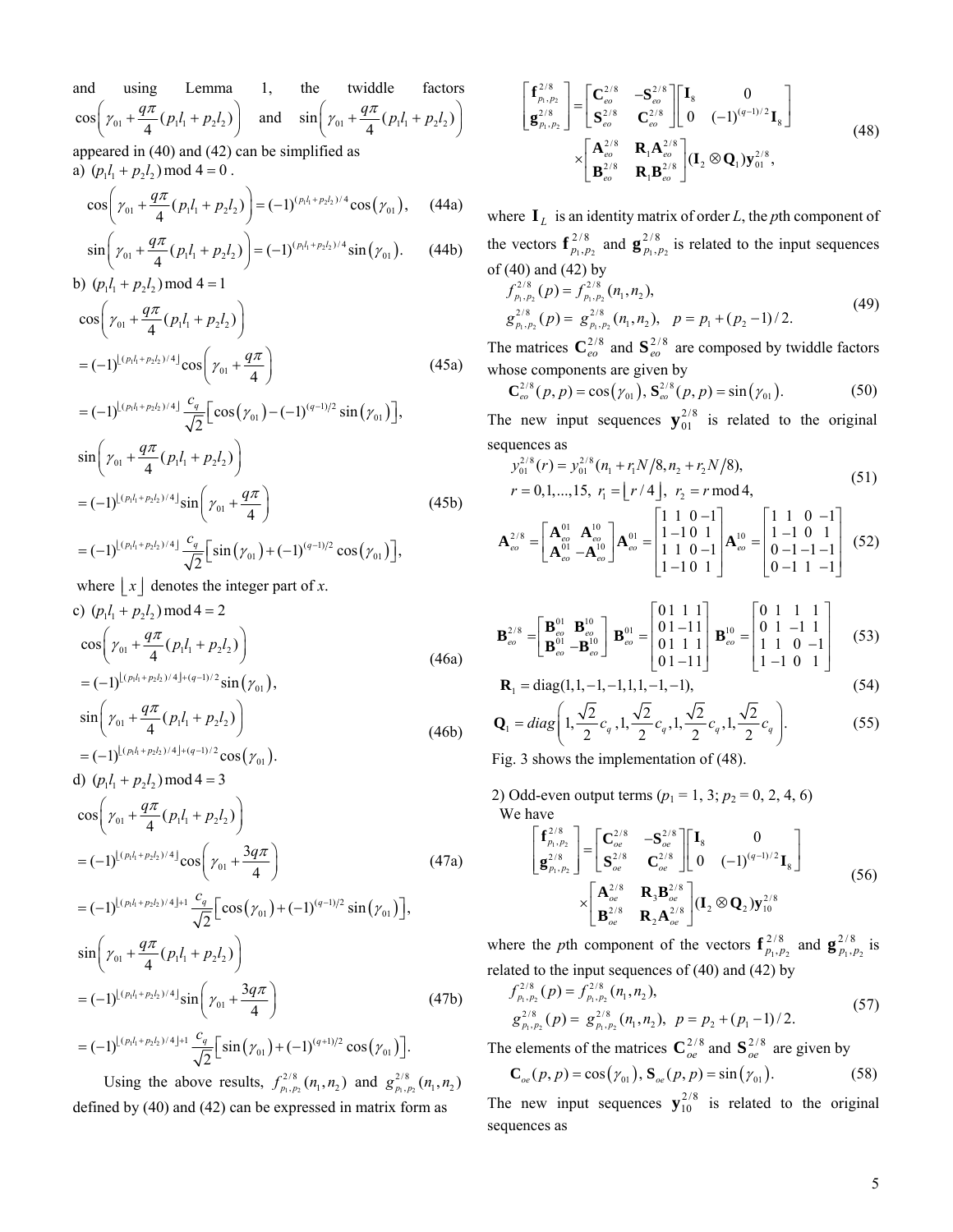$$
y_{10}^{2/8}(r) = y_{10}^{2/8}(n_1 + r_1 N/8, n_2 + r_2 N/8),
$$
  
\r = 0, 1, ..., 15, r<sub>1</sub> =  $\lfloor r/4 \rfloor$ , r<sub>2</sub> = r mod 4, (59)

$$
y_{10}^{2/8}(n_1, n_2) = [x(n_1, n_2) + x(n_1, n_2 + N/2)]
$$
  
-[x(n<sub>1</sub> + N/2, n<sub>2</sub>) + x(n<sub>1</sub> + N/2, n<sub>2</sub> + N/2)], (60)

$$
\mathbf{A}_{oe}^{2/8} = \begin{bmatrix} \mathbf{A}_{oe}^{01} & \mathbf{A}_{oe}^{10} \\ \mathbf{A}_{oe}^{01} & \mathbf{A}_{oe}^{11} \end{bmatrix}, \qquad \mathbf{B}_{oe}^{2/8} = \begin{bmatrix} \mathbf{B}_{oe}^{01} & \mathbf{B}_{oe}^{10} \\ \mathbf{B}_{oe}^{01} & \mathbf{B}_{oe}^{11} \end{bmatrix}, \qquad (61)
$$

$$
\mathbf{A}_{oe}^{01} = \begin{bmatrix} 1 & 1 & 1 & 1 \\ 1 & 0 & -1 & 0 \\ 1 & -1 & 1 & -1 \\ 1 & 0 & -1 & 0 \end{bmatrix} \mathbf{A}_{oe}^{10} = \begin{bmatrix} 1 & 1 & 1 & 1 \\ 1 & -1 & -1 & 1 \\ 1 & -1 & 1 & -1 \\ 1 & 1 & -1 & -1 \end{bmatrix} \mathbf{A}_{oe}^{11} = \begin{bmatrix} -1 & -1 & -1 & -1 \\ -1 & -1 & 1 & 1 \\ -1 & 1 & -1 & 1 \\ -1 & 1 & 1 & -1 \end{bmatrix} (62)
$$

$$
\mathbf{B}_{oe}^{01} = \begin{bmatrix} 0 & 0 & 0 & 0 \\ 0 & 1 & 0 & -1 \\ 0 & 0 & 0 & 0 \\ 0 & -1 & 0 & 1 \end{bmatrix} \mathbf{B}_{oe}^{10} = \begin{bmatrix} 1 & 1 & 1 & 1 \\ 1 & 1 & -1 & -1 \\ 1 & -1 & 1 & -1 \\ 1 & -1 & -1 & 1 \end{bmatrix} \mathbf{B}_{oe}^{11} = \begin{bmatrix} 1 & 1 & 1 & 1 \\ 1 & -1 & -1 & 1 \\ 1 & -1 & 1 & -1 \\ 1 & 1 & -1 & -1 \end{bmatrix} \tag{63}
$$

$$
\mathbf{R}_2 = \text{diag}(1, 1, 1, 1, -1, -1, -1, -1), \n\mathbf{R}_3 = \text{diag}(-1, -1, -1, -1, 1, 1, 1, 1),
$$
\n(64)

$$
\mathbf{Q}_2 = diag\left(1, 1, 1, 1, \frac{\sqrt{2}}{2}c_q, \frac{\sqrt{2}}{2}c_q, \frac{\sqrt{2}}{2}c_q, \frac{\sqrt{2}}{2}c_q\right).
$$
 (65)

3) Odd-odd output terms  $(p_1 = -3, -1, 1, 3; p_2 = 1, 3)$ We have

$$
\begin{bmatrix} \mathbf{f}_{p_1, p_2}^{2/8} \\ \mathbf{g}_{p_1, p_2}^{2/8} \end{bmatrix} = \begin{bmatrix} \mathbf{C}_{oo}^{2/8} & -\mathbf{S}_{oo}^{2/8} \\ \mathbf{S}_{oo}^{2/8} & \mathbf{C}_{oo}^{2/8} \end{bmatrix} \begin{bmatrix} \mathbf{I}_8 & 0 \\ 0 & (-1)^{(q-1)/2} \mathbf{I}_8 \end{bmatrix}
$$
\n
$$
\times \begin{bmatrix} \mathbf{A}_{oo}^{2/8} & \mathbf{R}_4 \mathbf{B}_{oo}^{2/8} \\ \mathbf{B}_{oo}^{2/8} & \mathbf{R}_1 \mathbf{A}_{oo}^{2/8} \end{bmatrix} (\mathbf{I}_2 \otimes \mathbf{Q}_3) \mathbf{y}_{11}^{2/8}
$$
\n(66)

where the *p*th component of the vectors  $\mathbf{f}_{p_1, p_2}^{2/8}$  and  $\mathbf{g}_{p_1, p_2}^{2/8}$  is related to the input sequences of (40) and (42) by

$$
f_{p_1, p_2}^{2/8}(p) = f_{p_1, p_2}^{2/8}(n_1, n_2),
$$
  
\n
$$
g_{p_1, p_2}^{2/8}(p) = g_{p_1, p_2}^{2/8}(n_1, n_2), p = (p_1 + 3) + (p_2 - 1)/2.
$$
\n(67)

The (*p*, *p*)th components of the matrices  $C_{oo}^{2/8}$  and  $S_{oo}^{2/8}$  are respectively given by

$$
\mathbf{C}_{oo}(p, p) = \cos(\gamma_{01}), \quad \mathbf{S}_{oo}(p, p) = \sin(\gamma_{01}). \tag{68}
$$

The new input sequences  $y_{11}^{2/8}$  is defined as

$$
y_{11}^{2/8}(r) = y_{11}^{2/8}(n_1 + r_1 N/8, n_2 + r_2 N/8),
$$
  
\r = 0, 1, ..., 15, r<sub>1</sub> =  $\lfloor r/4 \rfloor$ , r<sub>2</sub> = r mod 4, (69)

$$
y_{11}^{2/8}(n_1, n_2) = [x(n_1, n_2) - x(n_1, n_2 + N/2)]
$$
  
 
$$
- [x(n_1 + N/2, n_2) - x(n_1 + N/2, n_2 + N/2)], \qquad (70)
$$

$$
\mathbf{A}_{oo}^{2/8} = \begin{bmatrix} \mathbf{A}_{oo}^{01} & \mathbf{A}_{oo}^{10} \\ \mathbf{A}_{oo}^{01} & -\mathbf{A}_{oo}^{10} \end{bmatrix} \mathbf{A}_{oo}^{01} = \begin{bmatrix} 1 & 1 & 0 & -1 \\ 1 & -1 & 0 & 1 \\ 1 & 1 & 0 & -1 \\ 1 & -1 & 0 & 1 \end{bmatrix} \mathbf{A}_{oo}^{10} = \begin{bmatrix} -1 & 0 & 1 & 1 \\ -1 & 1 & -1 & 0 \\ 1 & 1 & 1 & 0 \\ 1 & 0 & -1 & 1 \end{bmatrix} \tag{71}
$$

$$
\mathbf{B}_{oo}^{2/8} = \begin{bmatrix} \mathbf{B}_{oo}^{01} & -\mathbf{B}_{oo}^{10} \\ \mathbf{B}_{oo}^{01} & \mathbf{B}_{oo}^{10} \end{bmatrix} \mathbf{B}_{oo}^{01} = \begin{bmatrix} 0 & 1 & 1 & 1 \\ 0 & 1 & -1 & 1 \\ 0 & 1 & 1 & 1 \\ 0 & 1 & -1 & 1 \end{bmatrix} \mathbf{B}_{oo}^{10} = \begin{bmatrix} 1 & 1 & 1 & 0 \\ 1 & 0 & -1 & 1 \\ 1 & 0 & -1 & -1 \\ 1 & -1 & 1 & 0 \end{bmatrix} \tag{72}
$$

$$
\mathbf{R}_4 = \text{diag}(-1, -1, 1, 1, -1, -1, 1, 1),\tag{73}
$$

$$
\mathbf{Q}_3 = diag\left(1, \frac{\sqrt{2}}{2}c_q, 1, \frac{\sqrt{2}}{2}c_q, \frac{\sqrt{2}}{2}c_q, 1, \frac{\sqrt{2}}{2}c_q, 1\right).
$$
 (74)

# **III. COMPUTATIONAL COMPLEXITY AND HARDWARE AREA AND TIME ANALYSIS**

In this section, we analyze the performance of the proposed 2-D split-radix- $(2\times2)/(8\times8)$  algorithm and compare it with some existing algorithms. The analysis and comparison will not only include the arithmetic operations, but also the operations such as data transfers and twiddle factor evaluations since they contribute significantly to the execution time of the algorithm. The analysis of the area and time complexities is also provided.

# *A. Arithmetic complexity*

It is assumed that the butterfly computations are implemented by four multiplications and two additions.

1) When  $N = 2q$ , from (2) and (3), the number of multiplications and additions is given by 2

$$
M_{2q \times 2q} = 4M_{q \times q}, \ A_{2q \times 2q} = 4A_{q \times q} + 8q^2. \tag{75}
$$

2) When  $N = 4q$ , the twiddle factors in (17), (22) and (27) become trivial. Therefore

$$
M_{4q \times 4q} = M_{2q \times 2q} + 12M_{q \times q}, A_{4q \times 4q} = A_{2q \times 2q} + 12A_{q \times q} + 56q^{2}
$$
 (76)  
3) When  $N \ge 8q$ 

- a) The computation of the input data sequences  $y_{00}^{2/8}(n_1, n_2)$ ,  $y_{01}^{2/8}(n_1, n_2)$ ,  $y_{10}^{2/8}(n_1, n_2)$  and  $y_{11}^{2/8}(n_1, n_2)$  defined by (33),  $(39)$ ,  $(60)$  and  $(70)$  requires  $2N^2$  additions.
- b) In (47), for each given pair  $(n_1, n_2)$ , the matrix  $\overline{\phantom{a}}$ ⎦  $\begin{array}{|c|c|} \n\mathbf{A}^{2/8}_{eo} & \mathbf{R}_1 \mathbf{A}^{2/8}_{eo} \\
\hline\n\mathbf{R}^{2/8} & \mathbf{R}_2 \mathbf{A}^{2/8} \\
\end{array}$ ⎣  $\mathsf{L}$  $\frac{2/8}{e_0}$  **R**<sub>1</sub>**B** $\frac{2/8}{e_0}$  $\frac{2/8}{e_0}$  **R**<sub>1</sub>**A** $\frac{2/8}{e_0}$ *eo eo eo eo*  ${\bf B}_{eo}^{2/8}$  **R**<sub>1</sub>**B**  $\mathbf{A}_{eo}^{2/8}$  **R**<sub>1</sub>**A** requires 56 additions since the

elements of the matrices are either 1 or  $-1$ , so that  $7N^2/8$ additions are needed for  $0 \le n_1$ ,  $n_2 \le N/8-1$ .

c) In equation (48), the computation of the matrix ⎥ , which is composed by twiddle factors, ⎦  $\left|\n\begin{array}{cc}\n\mathbf{C}_{eo}^{2/8} & -\mathbf{S}_{eo}^{2/8} \\
\mathbf{S}_{0}^{2/8} & \mathbf{S}_{0}^{2/8}\n\end{array}\n\right|$ ⎣  $\vert \mathbf{C}^{2/8}_{eo} \vert$  –  $2/8$   $\bigcap_{1/8} 2/8$  $2/8$   $\qquad \qquad \mathbf{C}^{2/8}$ *eo eo eo eo*  $S_{eo}^{2/8}$  **C**  $C_{ee}^{2/8}$  -S

requires  $N^2/4-A_s$  additions and  $N^2/2-M_s$  multiplications, where  $A_s$  and  $M_s$  are the savings from the special cases of twiddle factors such as  $0, \pm 1, \pm \sqrt{2}/2$ ,  $\cos(\pi/8), \sin(\pi/8)$ , cos(3*π/*8) and sin(3*π/*8). Specifically, we can obtain the number of additions and multiplications saved from the special cases of twiddle factors as follows: When  $p_1 = 0$ and  $p_2 = 1$ , 3 for a given value of  $n_1$  and  $0 \le n_2 \le N/8-1$ , this case can be taken as an 1-D DHT for the special twiddle factors. The saved number of additions and multiplications can be derived in a way similar to the one presented in [3], they are respectively 6*q* and 10*q*. So that the total saved number of additions and multiplications in the case of  $p_1 =$ 0,  $p_2 = 1$ , 3, for  $0 \le n_1, n_2 \le N/8 - 1$  is  $3qN/4$  and  $5qN/4$ . Thus, for all the combination of  $(p_1, p_2)$  in (48), we can obtain  $A_s$  $=$  3*qN* and  $M_s = 5qN$ .

d) The computation of the matrix  $I_2 \otimes Q_1$  requires  $N^2/8$ multiplications.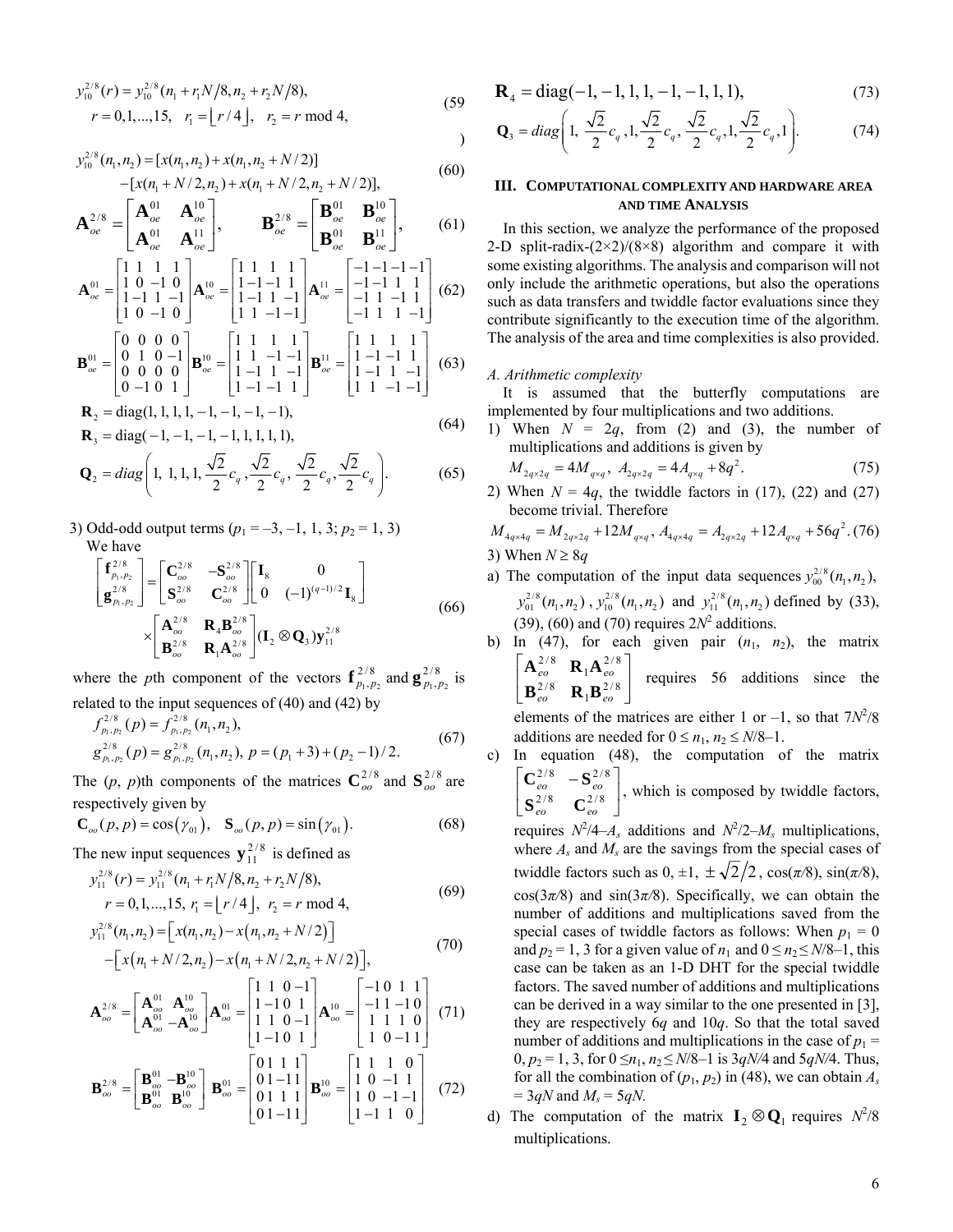- e) The analysis described from (b) to (d) shows that the computation of  $F_{p_1, p_2}^{2/8}(k_1, k_2)$  and  $G_{p_1, p_2}^{2/8}(k_1, k_2)$  for even-odd output terms needs  $9N^2/8-3qN$  additions and  $5N^2/8-5qN$  multiplications. The same number of arithmetic operation is required for odd-even and odd-odd cases.
- f) The computation of equation (34) requires  $3N^2/4$  additions for even-odd, odd-even and odd-odd output terms.

From the above discussion, it can be seen that the total number of additions and multiplications involved in the proposed algorithm for  $N > 8q$  is as follows

$$
A_{N \times N} = A_{N/2 \times N/2} + 48 A_{N/8 \times N/8} + 49 N^2 / 8 - 9 q N,
$$
  
\n
$$
M_{N \times N} = M_{N/2 \times N/2} + 48 M_{N/8 \times N/8} + 15 N^2 / 8 - 15 q N.
$$
\n(77)

For  $N = 8q$ , the twiddle factors are given by 2  $\pi$  2

 $\cos\left(\frac{2\pi}{N/q}\sum_{i=1}^{2}n_{i}p_{i}\right)=\cos\left(\frac{\pi}{4}\sum_{i=1}^{2}n_{i}p_{i}\right), 0 \leq n_{1}, n_{2} \leq q-1.$  $\left(\frac{2\pi}{N/q}\sum_{i=1}^{2}n_{i}p_{i}\right)=\cos\left(\frac{\pi}{4}\sum_{i=1}^{2}n_{i}p_{i}\right), 0 \leq n_{1}, n_{2} \leq q-1.$  In this

case, only  $(3/8) \times (8q)^2 = 24q^2$  multiplications are needed in the computation of even-odd, odd-even and odd-odd output terms. Thus, the arithmetic complexity when  $N = 8q$ , is given by

$$
A_{8q \times 8q} = A_{4q \times 4q} + 48A_{q \times q} + 344q^2,
$$
  
\n
$$
M_{8q \times 8q} = M_{4q \times 4q} + 48M_{q \times q} + 24q^2.
$$
\n(78)

The initial values for  $q = 1$  are given by

$$
A_{1\times1} = 0, A_{2\times2} = 8, A_{4\times4} = 64, A_{8\times8} = 384,
$$
  

$$
M_{1\times1} = 0, M_{2\times2} = 0, M_{4\times4} = 0, M_{8\times8} = 24.
$$
 (79)

Similarly, for  $q = 3$ 

$$
A_{3\times 3} = 47, A_{6\times 6} = 260, A_{12\times 12} = 1328, A_{24\times 24} = 6680,
$$

 $M_{3\times 3} = 4, M_{6\times 6} = 16, M_{12\times 12} = 64, M_{24\times 24} = 472.$  (80)

The flowgraph of length- $3\times3$  DHT is shown in Fig. 4.

Tables I and II show respectively the arithmetic complexities for  $q = 1$  and  $q = 3$  of the proposed algorithm, the radix- $(2\times2)/(4\times4)$  algorithms in [29] and [30], and the row-column method based on the 1-D algorithm in [3]. It can be seen from these tables that the proposed algorithm can save almost 10% multiplications and has lower total number of additions and multiplications than that of the algorithms in [29] and [30], and saves about 60% multiplications and 40% additions compared to the row-column method.

# *B. Data transfers*

Based on the fact that the on-chip memory can be accessed faster than external memory (off-chip memory), an appropriate use of the internal registers (on-chip memory) is becoming an important strategy. It is assumed that sufficient registers are available in the processor without using any intermediate transfer operation. The implementation scheme of the proposed algorithm is shown in Fig. 5. The implementation of the butterfly for a given value of  $n_1$ ,  $n_2$ , consists of reading two points from the external memory of the processor and performing the operations of addition and subtraction using these two points. The result of addition is returned to the external memory whereas that of the subtraction is kept in an internal register. The points kept in the processor are grouped to form  $\mathbf{y}_{01}^{2/8}$ ,  $\mathbf{y}_{10}^{2/8}$  and  $\mathbf{y}_{11}^{2/8}$  in (48), (56), (66) and to compute the outputs of (48), (56), (66), which are the inputs of the

*N/*8×*N/*8 DHT in (40) and (42). The number of data transfers is analyzed as follows:

1) Reading all the input terms  $x(n_1, n_2)$ ,  $x(n_1, n_2+N/2)$ ,  $x(n_1+N/2)$ , *n*<sub>2</sub>), and  $x(n_1+ N/2, n_2+N/2)$  for  $0 \le n_1, n_2 \le N/2-1$  from external memory, which requires  $N^2/2$  data transfers.

2) Writing  $y_{00}^{2/8}$  ( $n_1, n_2$ ) for  $0 \le n_1, n_2 \le N/2-1$ , into external memory to form the input sequences of  $(32)$ . It needs  $N^2/8$  data transfers.

3) Writing  $y_{01}^{2/8}(n_1, n_2)$ ,  $y_{10}^{2/8}(n_1, n_2)$  and  $y_{11}^{2/8}(n_1, n_2)$  for  $0 \le$  $n_1$ ,  $n_2 \leq N/2-1$ , into the external memory to form the input sequences of forty-eight *N*/8×*N*/8 DHTs in (48), (56) and (66). It requires  $3N^2/8$  data transfers.

4) Computation of (37) needs  $3N^2/4$  data transfers.

Thus, the data transfers of the proposed algorithm are given by  $D_{N\times N}^{2/8} = D_{N/2\times N/2}^{2/8} + 48D_{N/8\times N/8}^{2/8} + 7N^2/4$ ,  $N > 8$ , (81)

with  
\n
$$
D_{1\times 1}^{2/8} = 0, \qquad D_{2\times 2}^{2/8} = 4, \qquad D_{4\times 4}^{2/8} = 20,
$$
\n
$$
D_{8\times 8}^{2/8} = N^2 + D_{4\times 4}^{2/8} + 48D_{1\times 1}^{2/8} = 84.
$$
\n(82)

Similarly, the data transfers of the radix- $(2\times2)/(4\times4)$ algorithm in [29] and [30] are given by

$$
D_{N\times N}^{2/4} = D_{N/2\times N/2}^{2/4} + 12D_{N/4\times N/4}^{2/4} + 7N^2/4, \quad N \ge 8,
$$
 (83) with

$$
D_{1\times 1}^{2/4} = 0, \qquad D_{2\times 2}^{2/4} = 4, \qquad D_{4\times 4}^{2/4} = 20.
$$
 (84)

Tables III and IV show respectively the number of data transfers for  $q = 1$  and  $q = 3$  of the different methods for certain value of *N*. The proposed algorithm leads to a reduction of data transfers over 20% compared to radix- $(2\times2)/(4\times4)$  algorithm in [29] and [30] and approximately 60% compared to the row-column algorithm.

# *C. Twiddle factors*

It is assumed that the coefficients required by the special butterflies, such as  $\sqrt{2}/2$ ,  $\cos(\pi/8)$  and  $\sin(\pi/8)$  are initialized and kept in the internal registers of the processor during the processing time. Firstly, equations (48), (56) and (66) require  $3 \times 16 \times (N/8) \times (N/8) = 3N^2/4$  twiddle factors. Secondly, we can obtain the number of twiddle factors for the special cases as follows: When  $p_1 = 0$  and  $p_2 = 1, 3$ , for a given value of  $n_1$  and 0  $\leq n_2 \leq N/8-1$ , the number of the twiddle factors required in this case can be derived in a way similar to the one presented in [3], it is 8*q*. So that the total number of the twiddle factors for the case where  $p_1 = 0$ ,  $p_2 = 1$ , 3, for  $0 \le n_1$ ,  $n_2 \le N/8-1$  is *qN*. Thus, for all the combinations of  $(p_1, p_2)$  in (48), (56) and (66), the number of the twiddle factors is 12*qN*. Therefore, the twiddle factors of the proposed algorithm are given by

$$
TF_{N \times N}^{2/8} = TF_{N/2 \times N/2}^{2/8} + 48TF_{N/8 \times N/8}^{2/8} + 3N^2 / 4 - 12qN, N > 8q.
$$
 (85)  
For  $q = 1$ , we have

$$
TF_{1\times1}^{2/8} = 0 \t TF_{2\times2}^{2/8} = 0 \t TF_{4\times4}^{2/8} = 0 \t TF_{8\times8}^{2/8} = 0.
$$
 (86)  
For  $q = 3$ , we have

$$
TF_{3\times 3}^{2/8} = 0 \tTF_{6\times 6}^{2/8} = 0 \tTF_{12\times 12}^{2/8} = 0 \tTF_{24\times 24}^{2/8} = 0. \t(87)
$$

Analyzing the twiddle factors required in the radix- $(2\times2)/(4\times4)$  algorithm in [29] in a similar way, we have  $TF_{N\times N}^{2/4} = TF_{N/2\times N/2}^{2/4} + 12TF_{N/4\times N/4}^{2/4} + 3N^2/4 - 6qN, N > 4q.$  (88)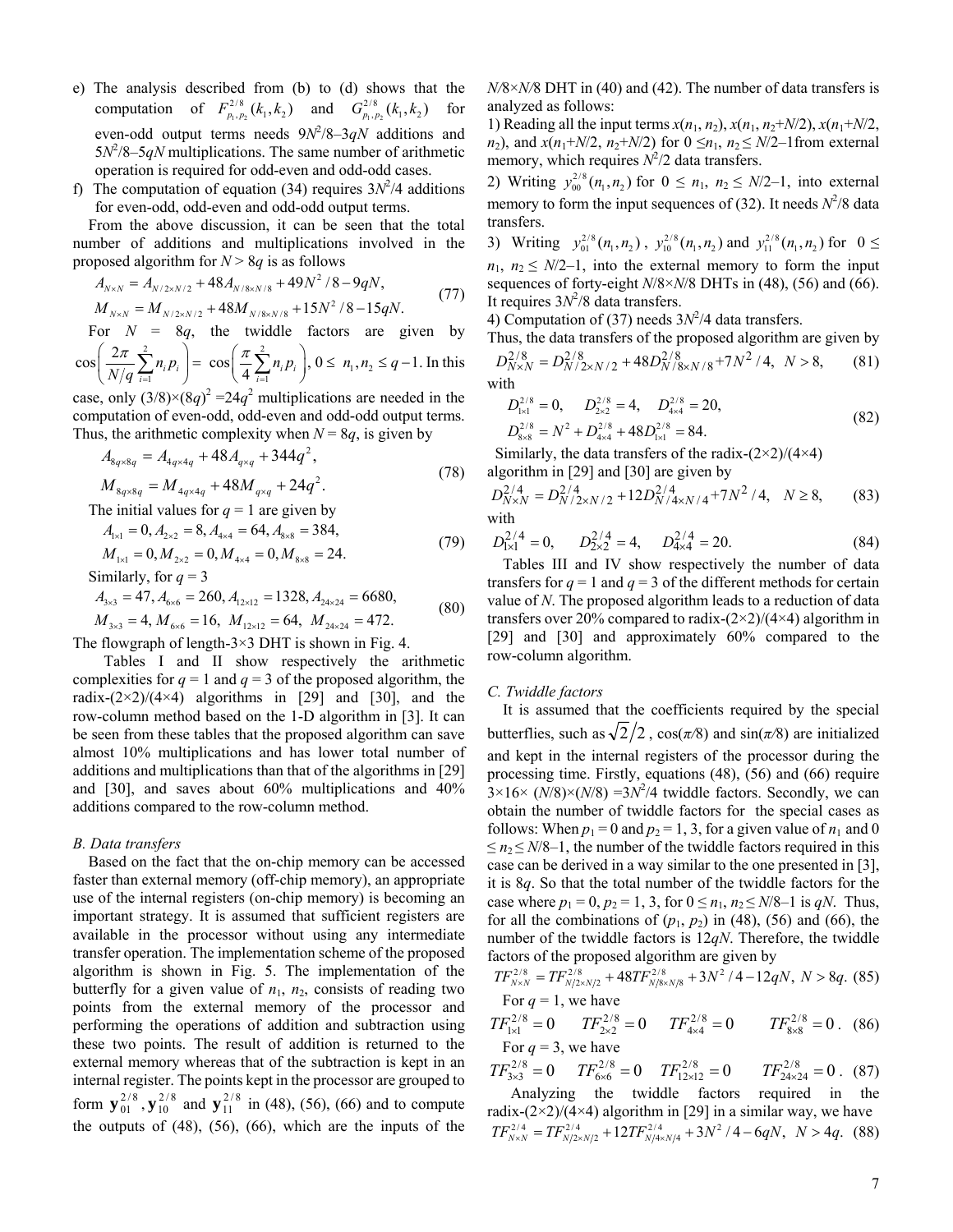For  $q = 1$  $TF_{1\times 1}^{2/8} = 0$   $TF_{2\times 2}^{2/8} = 0$   $TF_{4\times 4}^{2/8} = 0.$  (89) For  $q = 3$ 

 $TF_{3\times 3}^{2/8} = 0$   $TF_{6\times 6}^{2/8} = 0$   $TF_{12\times 12}^{2/8} = 0.$  (90)

Tables V and VI show respectively the comparison of twiddle factors for  $q = 1$  and  $q = 3$  for different methods. It can be seen that, in most cases, our algorithm saves approximately 35% compared to the algorithm in [29] and [30], and approximately 40% compared to the row-column method.

## *D. Area complexity and time complexity analysis*

In this subsection, we compare the area complexity and time complexity of the proposed split-radix- $(2\times2)/(8\times8)$ algorithm with the split-radix- $(2\times2)/(4\times4)$  algorithm presented in [29] and the row-column method using [3] based on single multipliers, multiplier/accumulators and butterfly processors. The algorithm presented in [30] has the same area and time complexity as that of [29].

# *1) Systems Using Multiplier or Multiplier/Accumulator Primitives*

As described in [9], in systems using software in conjunction with a hardware adder to accomplish multiplications, such as general-purpose microcomputers without coprocessors, the computation time of the algorithm is determined primarily by the number of multiplications. In systems using a single hardware multiplier, such as DSP microcomputers, both multiplies and additions contribute heavily in determining the run time. In both cases, the area complexity (the area of one multiplier or multiplier/accumulator) of three algorithms is the same. Therefore, the area-time complexity is determined by the computational time. As can be seen from Tables I and II, the proposed split-radix- $(2\times2)/(8\times8)$  is clearly preferable to the split-radix- $(2\times2)/(4\times4)$  presented in [29] and row-column method based on [3] in terms of computational time.

# *2) Multiprocessor Implementations Based on Butterflies*

In this subsection, for simplicity, we implement strictly the algorithms according to the flowgraph. That is to say, we dedicate one multiplier (or one adder) to implement one multiplicative (or additive) operation. Let  $T_M$  and  $T_A$  be respectively the computational time of one multiplication and one addition. The designed modules of the three algorithms are described as follows.

*a)* Implementation of the split-radix-(2×2)/(8×8) algorithm with 5 modules

 The first module is used to implement (33), (39), (60) and (70) to obtain  $y_{00}^{2/8}(n_1, n_2)$ ,  $y_{01}^{2/8}(n_1, n_2)$ ,  $y_{10}^{2/8}(n_1, n_2)$  and  $y_{11}^{2/8}(n_1, n_2)$  for  $0 \le n_1, n_2 \le N/2-1$ . We design the butterfly shown in Fig. 1 as type-I butterfly, which consists of four radix-2 butterflies. Totally, (*N*×*N*)/4 type-I butterflies are required. The computational time of the first module is 2*TA*.

The second module is designed to obtain the even-even output terms, that is, to implement one (*N/*2)×(*N/*2) DHT. The computational time of the second module is  $T^{2/8}_{N/2 \times N/2}$ .

The third module is used to obtain the even-odd output terms, including (48) and 16 parallel (*N/*8)×(*N/*8) DHTs and one third data processing of (37). We divide further this module into 3 smaller modules. The module 3-1 is used to implement  $(48)$ . We design the butterfly shown in Fig. 3 as the type-II butterfly, which can be decomposed into five stages. The first stage consists of four radix-2 butterflies and four modified multiplier-adder butterflies. The second stage, the third stage and the fourth stage consist of six, six and eight radix-2 butterflies, respectively. The last stage consists of eight multiplier-adder butterflies. Note that for the last stage, we assume that some special twiddle factors, such as  $\sqrt{2}/2$ ,  $cos(\pi/8)$  and  $sin(\pi/8)$ , are implemented by the special butterflies. Therefore, (*N/*8)×(*N/*8) type-III butterflies are required. The computational time is  $2T_M+5T_A$ . The module 3-2 is used to implement 16 parallel (*N/*8)×(*N/*8) DHTs. The computational time is  $T_{N/8 \times N/8}^{2/8}$ . The module 3-3 is used to implement one third data of (37). This module is implemented by 8×(*N/*8)×(*N/*8) radix-2 butterflies. The computational time is *TA*. Totally, The computational time of the third module is  $2T_M + 5T_A + T_{N/2 \times N/2}^{2/8} + T_A$ .

The fourth module is used to obtain the odd-even output terms, including (56) and 16 parallel (*N/*8)×(*N/*8) DHTs and one third data processing of (37).

The fifth module is used to obtain the odd-odd output terms, including (66) and 16 parallel (*N/*8)×(*N/*8) DHTs and one third data processing of (37).

The design of the fourth and the fifth module is similar to the third one. We assume that when the first module is finished, the second module, the third module, the fourth module and the fifth module are working in parallel. Under this assumption, the total computational time for the proposed algorithm is given by  $T_{N \times N}^{2/8} = 2T_A + \max \left\{ T_{N/2 \times N/2}^{2/8}, 2T_M + 6T_A + T_{N/8 \times N/8}^{2/8} \right\}.$  (91) For  $q = 1$ , the initial values of (91) are

$$
T_{2\times 2}^{2/8} = 2T_A,
$$
  
\n
$$
T_{4\times 4}^{2/8} = 2T_A + T_{2\times 2}^{2/8} = 4T_A.
$$
\n(92)

For  $q = 3$ , as can be seen in Fig. 4, the initial values of (91) are  $T_{3\times 3}^{2/8} = T_M + 9T_A,$ 

$$
T_{6\times6}^{2/8} = 2T_A + T_{3\times3}^{2/8} = T_M + 11T_A
$$
  
\n
$$
T_{12\times12}^{2/8} = T_M + 5T_A + T_{3\times3}^{2/8} = 2T_M + 14T_A.
$$
\n(93)

Substituting the above initial values into  $T_{N/2 \times N/2}^{2/8}$  and  $2T_M + 6T_A + T_{N/8 \times N/8}^{2/8}$ , we find that the former is always smaller than the latter. Thus, (91) becomes

$$
T_{N\times N}^{2/8} = 2T_M + 8T_A + T_{N/8\times N/8}^{2/8}.
$$
 (94)

Since the multiplication by  $(1/2)$  in Fig. 4 is simply a right-shift operation, hence, the computational time is not taken into account in this analysis.

*b*) Implementation of the split-radix- $(2\times2)/(4\times4)$  algorithm with 5 modules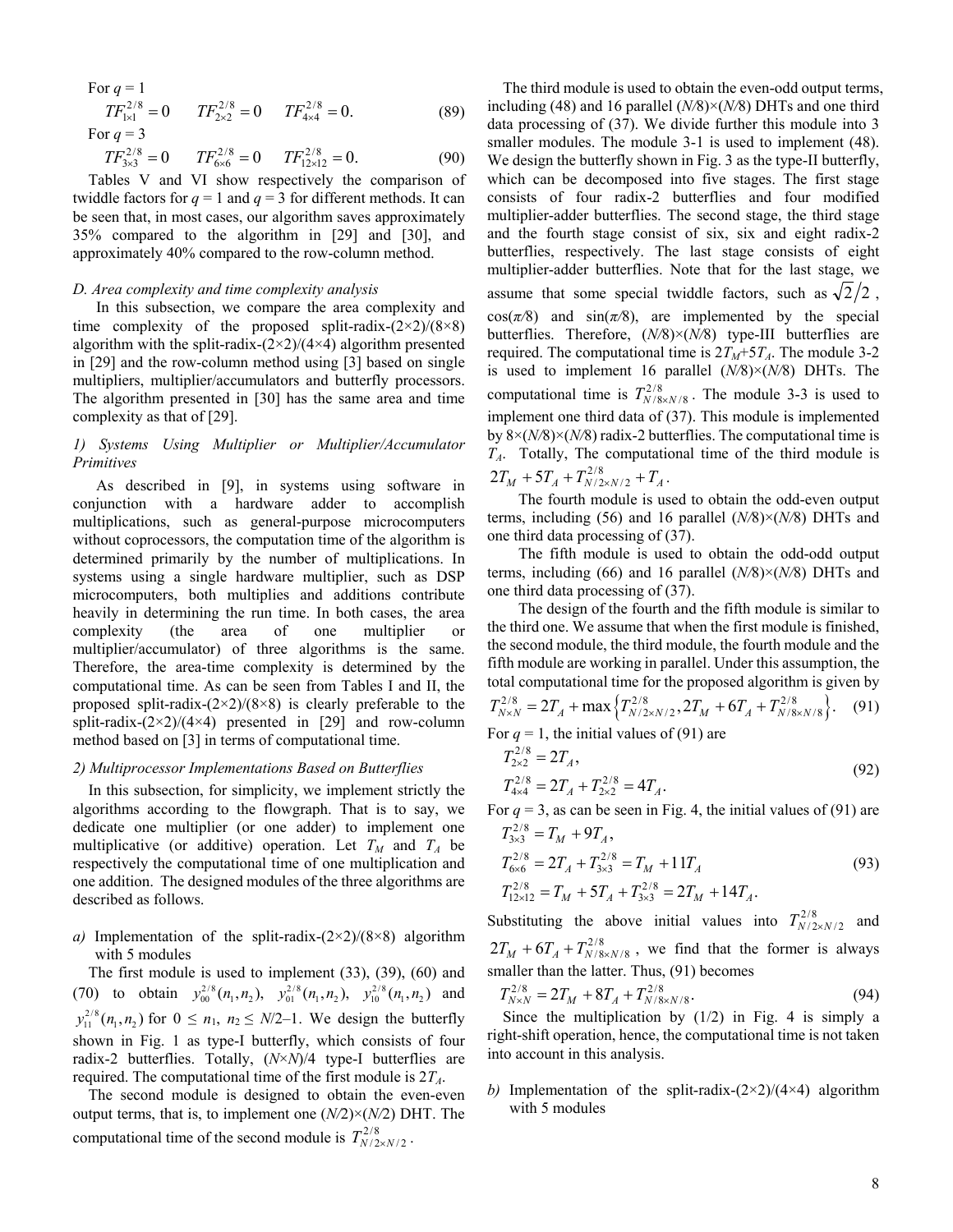The first module is used to implement  $(6)$ ,  $(12)$ ,  $(26)$  and  $(31)$ to obtain  $y_{00}^{2/4}(n_1, n_2)$ ,  $y_{01}^{2/4}(n_1, n_2)$ ,  $y_{10}^{2/4}(n_1, n_2)$ , and  $y_{11}^{2/4}$  ( $n_1, n_2$ ) for  $0 \le n_1, n_2 \le N/2-1$ . The computational time is 2*TA*.

The second module is used to obtain the even-even output terms. The computational time is  $T_{N/2 \times N/2}^{2/4}$ .

The third module is used to obtain the even-odd output terms, including (17), 4 parallel (*N/*4)×(*N/*4) DHTs and one third data processing of (10). The implementation is similar to that of the split-radix- $(2\times2)/(8\times8)$  algorithm. The computational time of the third module is  $T_M + 2T_A + T_{N/2 \times N/2}^{2/4} + T_A$ .

The fourth module and the fifth module are used to obtain the odd-even and odd-odd output terms, respectively. Their design is similar to the third module.

The total computational time for the split-radix- $(2\times2)/(4\times4)$ algorithm in [29] is given by

$$
T_{N \times N}^{2/4} = 2T_A + \max \left\{ T_{N/2 \times N/2}^{2/4}, T_M + 3T_A + T_{N/4 \times N/4}^{2/4} \right\}
$$
  
=  $T_M + 5T_A + T_{N/4 \times N/4}^{2/4}$  (95)

The initial values of (95) for  $q = 1$  and  $q = 3$  are the same as those of (92) and (93).

# *c)* Implementation of the row-column method

Using the similar implemental scheme as the aforementioned two algorithms, we can easily obtain the computational time for the 1-D split-radix-2/8 DHT algorithm [3] as follows:

$$
T_N^{2/8} = 2T_A + \max\left\{T_{N/2}^{2/8}, 2T_M + 3T_A + T_{N/8}^{2/8}\right\}
$$
(96)

For  $q = 1$ , the initial values of (96) are

$$
T_2^{2/8} = T_A,
$$
  
\n
$$
T_4^{2/8} = T_A + T_2^{2/8} = 2T_A.
$$
\n(97)

For  $q = 3$ , the initial values of (96) are

$$
T_3^{2/8} = T_M + 2T_A,
$$
  
\n
$$
T_6^{2/8} = T_A + T_3^{2/8} = T_M + 3T_A,
$$
  
\n
$$
T_{12}^{2/8} = T_M + 3T_A + T_3^{2/8} = 2T_M + 5T_A.
$$
\n(98)

Therefore, the total computational time for the row-column method is given by:

$$
T_N^{RC} = 2T_A + 2T_N^{2/8}
$$
  
= 6T\_A + 2 \max \left\{ T\_{N/2}^{2/8}, 2T\_M + 3T\_A + T\_{N/8}^{2/8} \right\} (99)

The initial values of (99) for  $q = 1$  and  $q = 3$  are the same as those of (97) and (98).

Table VII shows the comparison of computational time for *q* = 1 and  $q = 3$ . As can be seen from this table, the proposed algorithm requires less computational time than row-column method based on [3] but a little more computational time than that of the algorithm in [29] and [30]. The additional time complexity will be discussed in the following.

When using the parallel implementation structure described above, the required multipliers and adders are the same as the number of multiplications and additions given in Tables I and II. Therefore, the area complexity can be directly evaluated from these two tables. It can be seen that the proposed algorithm

requires less area complexity than that of the algorithm presented in [29] and [30] and the row-column method based on [3].

As a conclusion of this section, we explain why the proposed algorithm achieves the above attractive results (reductions in arithmetic complexity, data transfers and twiddle factors) compared to the algorithms in [29] and [30]. There are mainly three reasons. Firstly, the pair of special angles  $(\pi/8)$  and  $(3\pi/8)$ , just like the 1-D split-radix-2/8 algorithm in [3], is taken into consideration in the proposed algorithm to reduce both the arithmetic complexity and the twiddle factors. However, these cases have not been considered in [29] and [30]. Secondly, the proposed approach, decomposing an *N*×*N* DHT into one *N*/2×*N*/2 DHT and forty-eight *N*/8×*N*/8 DHTs, can save the data transfer. Meanwhile, the new scheme decreases the number of multiplications at the cost of a little more additions, as can be seen in Tables I and II. Finally, the computation process is recursive, the savings in arithmetic complexity, data transfers and twiddle factors of initial values (or relative smaller transform length) are accumulated with the increases of the value of transform length *N*. However, for the hardware time complexity analysis, the additional time complexity of the proposed algorithm is mainly caused by the spread of cosine and sine functions in (40) and (42). This can be observed from the first stage of Fig. 3. When implementing the proposed algorithm, we have to dedicate an additional group of multipliers compared to the algorithm in [29] and [30].

# **IV. SOFTWARE IMPLEMENTATION OF THE PROPOSED AND SOME EXISTING 2-D DHT ALGORITHMS**

In this section, just like [43], we compare the proposed algorithm with some existing algorithms for the 2-D DHT in terms of computer run times, which include fetch instruction time, decoding time and write back time. These algorithms have been implemented with "C" programming language and carried out on a PC machine, which has an Intel Core2 Duo CPU with speed of 2200MHz and 3072 MB RAM. The run-time of these algorithms has been calculated using Visual  $C++ (VC++)$  Version (9).

# *A. Comparison of the proposed algorithm with some existing 2-D DHT algorithms in terms of computer run times*

 We compare the proposed algorithm with the algorithms presented in [29] and [30] and the row-column method based on [3] in terms of computer run-times. Tables VIII and IX show respectively the run times required in these algorithms for  $q = 1$ and  $q = 3$ . The times in Table VIII and IX represent the average obtained by repeating the execution of the algorithm. As it can be seen from these tables, the proposed algorithm approximately saves average 11% compared to the algorithms in [29] and [30] and 60% compared to the row-column method based on [3]. Since we use the recursive structure to implement the algorithms, the C codes are still far from optimal and there is much room for performance improvement.

# *B. Comparison of the proposed algorithm with some existing 2-D DHT algorithms in terms of the image compression*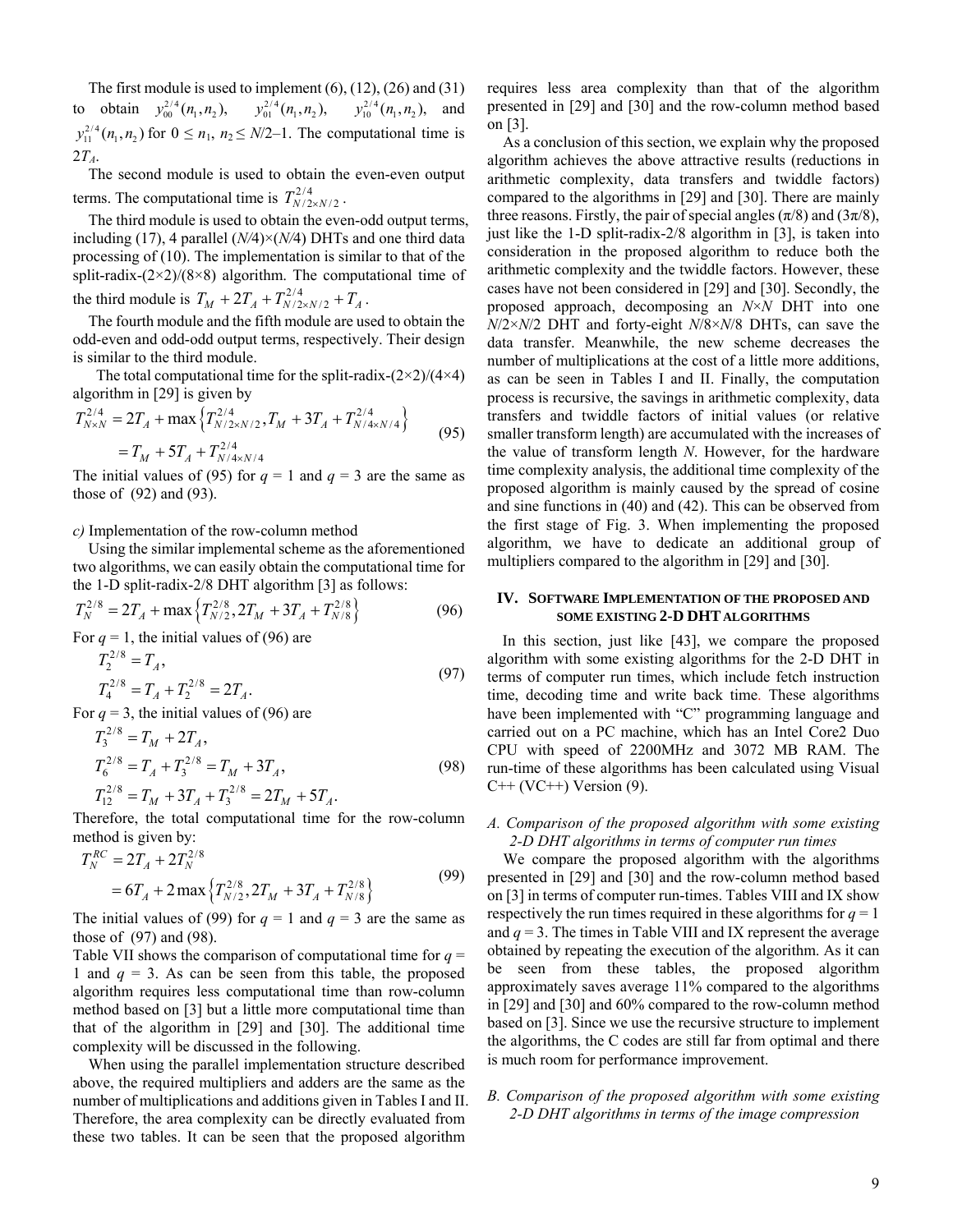As stated in [44] and [45], the DHT outperforms the discrete cosine transform (DCT) in terms of the compression performance when applying to the magnetic resonance (MR) images and positron emission tomography (PET) images. Therefore, we have designed a compression scheme to evaluate the computer run time of the above noted algorithms on MR image compression and decompression. The encoder consists of applying the 2-D DHT to an MR image, and then using the set partitioning in hierarchical trees (SPIHT) algorithm [46] to encode the DHT coefficients to obtain the binary output. The decoder executes the inverse process: decoding the binary code using the inverse SPIHT algorithm, and then applying the inverse 2-D DHT, rounding the decompressed pixel values into integer. The steps of the scheme are shown in Fig. 6, where the 2-D DHT and IDHT have been calculated by the proposed algorithm and the algorithms presented in [3], [29] and [30], respectively. Fig. 7 shows an example of a  $512 \times 512$  MR image compression using the aforementioned scheme. The related errors between the original image and the decompressed images, subtracted by 64 in order to be visible, are shown in the last row of Fig. 7. For this example, the compression ratio is restricted to 16:1, 32:1 and 64:1, and the computer run times and the peak signal to noise ratio (PSNR) values have been calculated. The results are shown in Table X. It can be seen that, to obtain the same PSNR values, the proposed algorithm requires less computer run time than that of the algorithms in [3], [29] and [30].

## **V.CONCLUSION**

In this paper, we have proposed a split radix- $(2\times2)/(8\times8)$ algorithm for 2-D DHT. Compared to the existing best algorithm presented in [29] and [30], the proposed algorithm not only preserves the good properties such as providing a wider choice on sequence lengths, having a regular computational structure and in-place computation, but also has a lower arithmetic complexity and reduces around 30% data transfers and 35% twiddle factors, which contribute significantly to the execution time of FHT algorithms. The algorithm is expressed in a simple matrix form, which facilitates the implementation of the algorithm in both software and hardware systems.

### ACKNOWLEDGMENT

The authors are grateful to the anonymous reviewers for their constructive comments and suggestions to greatly improve both of the quality and the clarity of this paper.

### **REFERENCES**

- [1] G. Bi and Y. Q. Chen, "Fast DHT algorithms for length  $N = q^*2^m$ ," *IEEE Trans. Signal Process.*, vol. 47, no. 3, pp. 900-903, Mar. 1999.
- [2] A. M. Grigoryan, "A novel algorithm for computing the 1-D discrete Hartley transform," *IEEE Signal Process. Lett.*, vol. 11, no. 2, pp. 156-159, Feb. 2004.
- [3] S. Bouguezel, M. O. Ahmad, and M. N. S. Swamy, "A new split-radix FHT algorithm for length-*q*\*2*<sup>m</sup>* DHTs," *IEEE Trans. Circuits Syst. I, Reg. Papers*, vol. 51, no. 10, pp. 2031-2043, Oct. 2004.
- [4] P. K. Meher, T. Srikanthan, and J. C. Patra, "Scalable and modular memory-based systolic architectures for discrete Hartley transform," *IEEE Trans. Circuits Syst. I, Reg. Papers*, vol. 53, no. 5, pp. 1065-1077, May 2006.
- [5] P. K. Meher, J. C. Patra, and M. N. S. Swamy, "High-throughput memory-based architecture for DHT using a new convolutional formulation," *IEEE Trans. Circuits Syst. II, Exp. Briefs*, vol. 54, no. 7, pp. 606-610, Jul. 2007.
- [6] A. Amira and S. Chandrasekaran, "Power modeling and efficient FPGA implementation of FHT for signal processing," *IEEE Trans. Very Large Scale Integr. (VLSI) Syst.*, vol. 15, no. 3, pp. 286-295, Mar. 2007.
- [7] H. Shu, Y. Wang, L. Senhadji, and L. Luo, "Direct computation of type-II discrete Hartley transform, " *IEEE Signal Process. Lett.*, vol. 14, no. 5, pp. 329-332, May 2007.
- [8] P. Jain, B. Kumar, and S. B. Jain, "Fast computation of the discrete Hartley transform," *Int. J. Circ. Theor. Appl,*. doi: 10.1002/cta.574.
- [9] M. A. Richards, "On hardware implementation of the split-radix FFT," *IEEE Trans. Acoust., Speech, Signal Process.*, vol. 36, no. 10, pp. 1575-1581, Oct. 1988.
- [10] W. -C. Yeh and C. -W. Jen, "High-speed and low-power split-radix FFT," *IEEE Trans. Signal Process.*, vol. 51, no. 3, pp. 864–874, Mar. 2003.
- [11] P. K. Meher, "Efficient systolic implementation of DFT using a low-complexity convolution-like formulation," *IEEE Trans. Circuits Syst. II, Exp. Briefs*, vol. 53, no. 8, pp. 702-706, Aug. 2006.
- [12] C. Cheng and K. K. Parhi, "Low-cost fast VLSI algorithm for discrete Fourier transform," *IEEE Trans. Circuits Syst. I, Reg. Papers*, vol. 54, no. 4, pp. 791-806, Apr. 2007.
- [13] C. Cheng and K. K. Parhi, "High-throughput VLSI architecture for FFT computation," *IEEE Trans. Circuits Syst. II, Exp. Briefs*, vol. 54, no. 10, pp. 863-867, Oct. 2007.
- [14] S. G. Johnson and M. Frigo, "A modified split-radix FFT with fewer arithmetic operations," *IEEE Trans. Signal Process.*, vol. 55, no. 1, pp. 111-119, Jan. 2007.
- [15] S. Bouguezel, M. O. Ahmad, and M. N. S. Swamy, "A general class of split-radix FFT algorithms for the computation of the DFT of length-2<sup>*m*</sup>, *IEEE Trans. Signal Process.*, vol. 55, no. 8, pp. 4127-4138, Aug. 2007.
- [16] Y. -W. Lin and C. -Y. Lee, "Design of an FFT/IFFT processor for MIMO OFDM systems," *IEEE Trans. Circuits Syst. I, Reg. Papers*, vol. 54, no. 4, pp. 807–815, Apr. 2007.
- [17] H. -Y. Lee and I. -C. Park, "Balanced binary-tree decomposition for area-efficient pipelined FFT processing," *IEEE Trans. Circuits Syst. I, Reg. Papers*, vol. 54, no. 4, pp. 889 – 900, Apr. 2007.
- [18] Y. -N. Chang, "An efficient VLSI architecture for normal I/O order pipeline FFT design," *IEEE Trans. Circuits Syst. II, Exp. Briefs*, vol. 55, no. 12, pp. 1234-1238, Dec. 2008.
- [19] A. Makur, "Computational Schemes for Warped DFT and Its Inverse," *IEEE Trans. Circuits Syst. I, Reg. Papers*, vol. 55, no. 9, pp. 2686 – 2695, Oct. 2008.
- [20] Y. Voronenko and M. Püschel, "Algebraic signal processing theory: Cooley–Tukey type algorithms for real DFTs," *IEEE Trans. Signal Process.*, vol. 57, no. 1, pp. 205–222, Jan. 2009.
- [21] M. Li, D. Novo, B. Bougard, T. Carlson, L. Van Der Perre, and F. Catthoor, "Generic multiphase software pipelined partial FFT on instruction level parallel architectures," *IEEE Trans. Signal Process.*, vol. 57, no. 4, pp. 1604-1615, Apr. 2009.
- [22] R. Kumaresan and P. K. Gupta, "Vector-radix algorithm for 2-D discrete Hartley transform," *Proc. IEEE*, vol. 74, no. 5, pp. 755–757, May 1986.
- [23] S. Bouguezel, M. N. S. Swamy, and M. O. Ahmad, "Multidimensional vector radix FHT algorithms," *IEEE Trans. Circuits Syst. I, Reg. Papers*, vol. 53, no. 4, pp. 905-917, Apr. 2006.
- [24] N. -C. Hu and F. -F. Lu, "Fast computation of the two dimensional generalized Hartley transforms," *IEE Proc. Vis. Image. Signal Process.*, vol. 142, no. l, pp. 35-39, Feb.1995.
- [25] S. -J. Huang, J. -G. Wang, and H. -Z. Qiu, "Split vector radix algorithm for two dimensional Hartley transform," *IEEE Trans. Aerosp. Electron. Syst.*, vol. 27, no. 6, pp. 865-868, Nov. 1991.
- [26] W. Ma, "Number of multiplications necessary to compute length-2*<sup>n</sup>* two-dimensional discrete Hartley transform DHT (2*<sup>n</sup>* ; 2)," *Electron. Lett.*, vol. 28, no. 5, pp. 480-482, Feb. 1992.
- [27] E. A. Jonkheere and C. Ma, "Split-radix fast Hartley transform in one and two dimensions," *IEEE Trans. Signal Process.*, vol. 39, no. 2, pp. 499-503, Feb. 1991.
- [28] J. -L .Wu and S.-C. Pei, "The vector split-radix algorithm for 2-D DHT," *IEEE Trans. Signal Process.*, vol. 41, no. 2, pp. 960-965, Feb. 1993.
- [29] G. Bi, "Split-radix algorithm for 2-D discrete Hartley transform," *Signal Process.*, vol. 63, no. 1, pp. 45-53, Nov. 1997.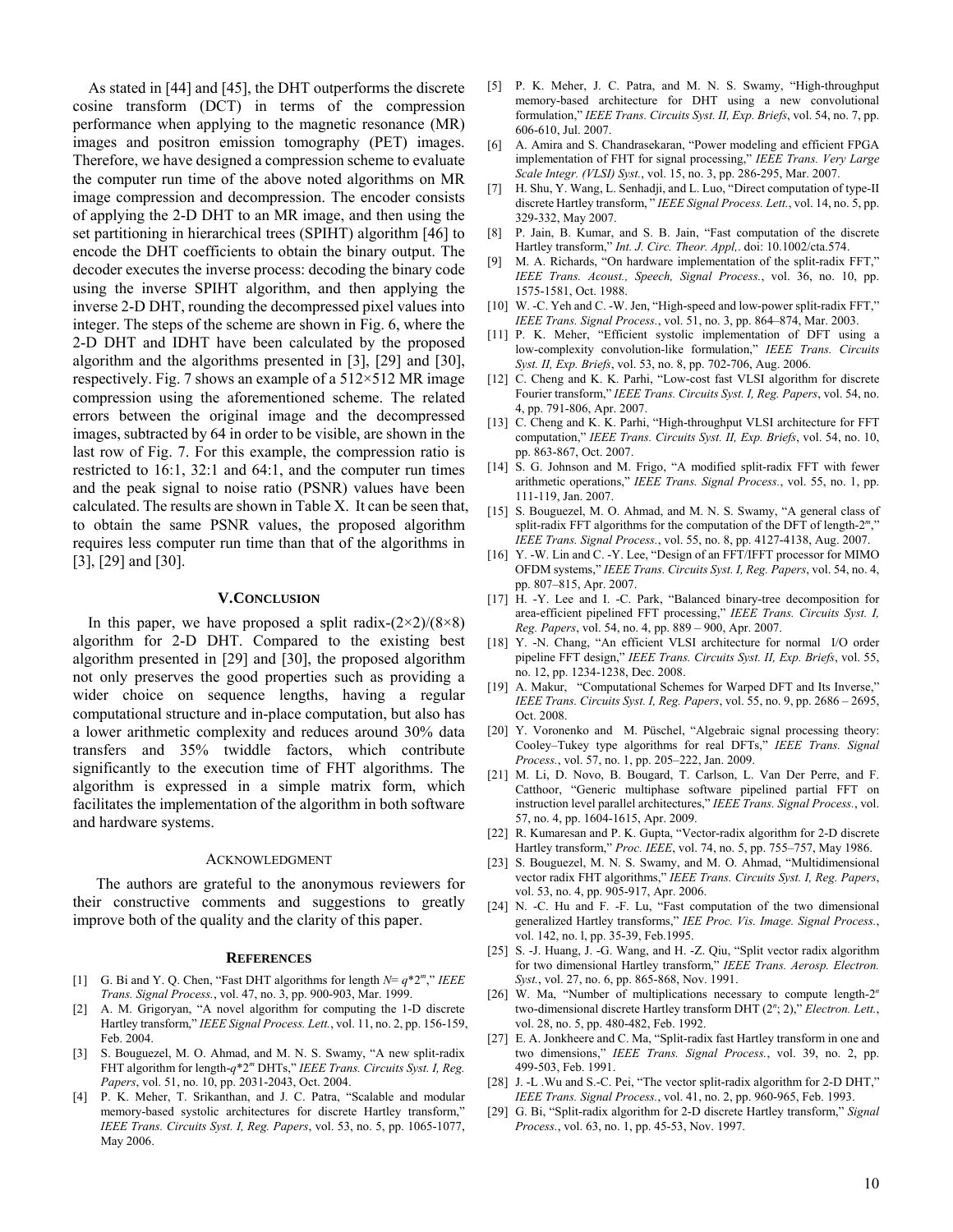- [30] G. Bi, A.C. Kot and Z. Meng, "Computation of 2D discrete Hartley transform," *Electron. Lett.*, vol. 34, no. 11, pp. 1058-1059, May 1998.
- [31] S. Bouguezel, M. O. Ahmad, and M. N. S. Swamy, "An efficient multidimensional decimation-in-frequency FHT algorithm based on the radix-2/4 approach," *Proc. IEEE ISCAS*, vol. 3, May 2005, pp. 2405-2408.
- [32] Y. -H. Zeng, G. Bi, and A. R. Leyman, "New algorithms for multidimensional discrete Hartley transform," *Signal Process.*, vol. 82, no. 8, pp.1086–1095, Aug. 2002.
- [33] S. C. Chan and K. L. Ho, "Polynomial Transform Fast Hartley transform," *Proc. IEEE ISCAS*, vol. 1, Jun. 1991, pp. 642-645.
- [34] Y. -H. Zeng, G. Bi, and A. C. Kot, "Fast algorithm for multi-dimensional discrete Hartley transform with size  $q^{l_1} \times q^{l_2} \times \cdots \times q^{l_r}$ ," *Signal Process.*, vol. 82, no. 3, pp. 497–502, Mar. 2002.
- [35] S. Boussakta, O. H. Alshibami, and M. Y. Aziz, "Radix-2×2×2 algorithm for the 3-D discrete Hartley transform," *IEEE Trans. Signal Process.*, vol. 49, no. 12, pp. 3145-3156, Dec. 2001.
- [36] O. Alshibami and S. Boussakta, "Fast 3-D decimation-in-frequency algorithm for 3-D Hartley transform," *Signal Process.,* vol. 82, no. 1, pp. 121-126, Jan. 2002.
- [37] H. Z. Shu, J. S. Wu, L. Senhadji, and L. M. Luo, "Radix-2 algorithm for the fast computation of type-III 3-D discrete W transform," *Signal Process.*, vol. 88, no. 1, pp. 210-215, Jan. 2008.
- [38] S. Bouguezel, M.O. Ahmad, and M.N.S. Swamy, "A split vector-radix algorithm for the 3-D discrete Hartley transform," *IEEE Trans. Circuits Syst.-I: Regular papers*, vol. 53, no. 9, pp. 1966-1976, Sept. 2006.
- [39] J. S. Wu, H. Z. Shu, L. Senhadji, and L. M. Luo, "Radix-3×3 algorithm for the 2-D discrete Hartley transform," *IEEE Trans. Circuits Syst. II, Exp. Briefs*, vol. 55, no. 6, pp. 566-570, Jun. 2008.
- [40] S. C. Pei and W. Y. Chen, "Split vector-radix-2/8 fast Fourier transform," *IEEE Signal Process. Lett.*, vol. 11, no. 5, pp. 459-462, 2004.
- [41] S. Bouguezel, M. O. Ahmad, and M. N. S. Swamy, "A split-radix algorit hm for 2-D DFT," *Proc. IEEE ISCAS*, vol. 3, May 2003, pp. 698-701.
- [42] J. Granata, M. Conner, and R. Tolimieri, "The tensor product: A mathematical programming language for FFT's and other fast DSP operations," *IEEE Signal Process. Mag.*, vol. 9, no. 1, pp. 40–48, Jan. 1992.
- [43] S. Boussakta and H. O. Alshibami, "Fast algorithm for the 3-D DCT-II," *IEEE Trans. Signal Process.*, vol. 52, no. 4, pp. 992-1001, Apr. 2004.
- [44] J. D. Villasenor, "Alternatives to the discrete cosine transform for irreversible tomographic image compression," *IEEE Trans. Med. Imag.*, vol. 12, no. 4, pp. 803–811, Dec. 1993.
- [45] R. Shyam Sunder, C. Eswaran, and N. Sriraam, "Medical image compression using 3-D Hartley transform," *Comput. Biol. Med.*, vol. 36, no. 9, pp. 958–973, Sept. 2006.
- [46] A. Said and W. A. Pearlman, "A new fast and efficient implementation of an image codec based on set partitioning in hierarchical trees," *IEEE Trans. Circuits Syst. Video Technol.*, vol. 6, no. 3, pp. 243-250, June 1996. SPIHT Matlab Program, [Online]. Available: http://www.cipr.rpi.edu/research/SPIHT/spiht3.html.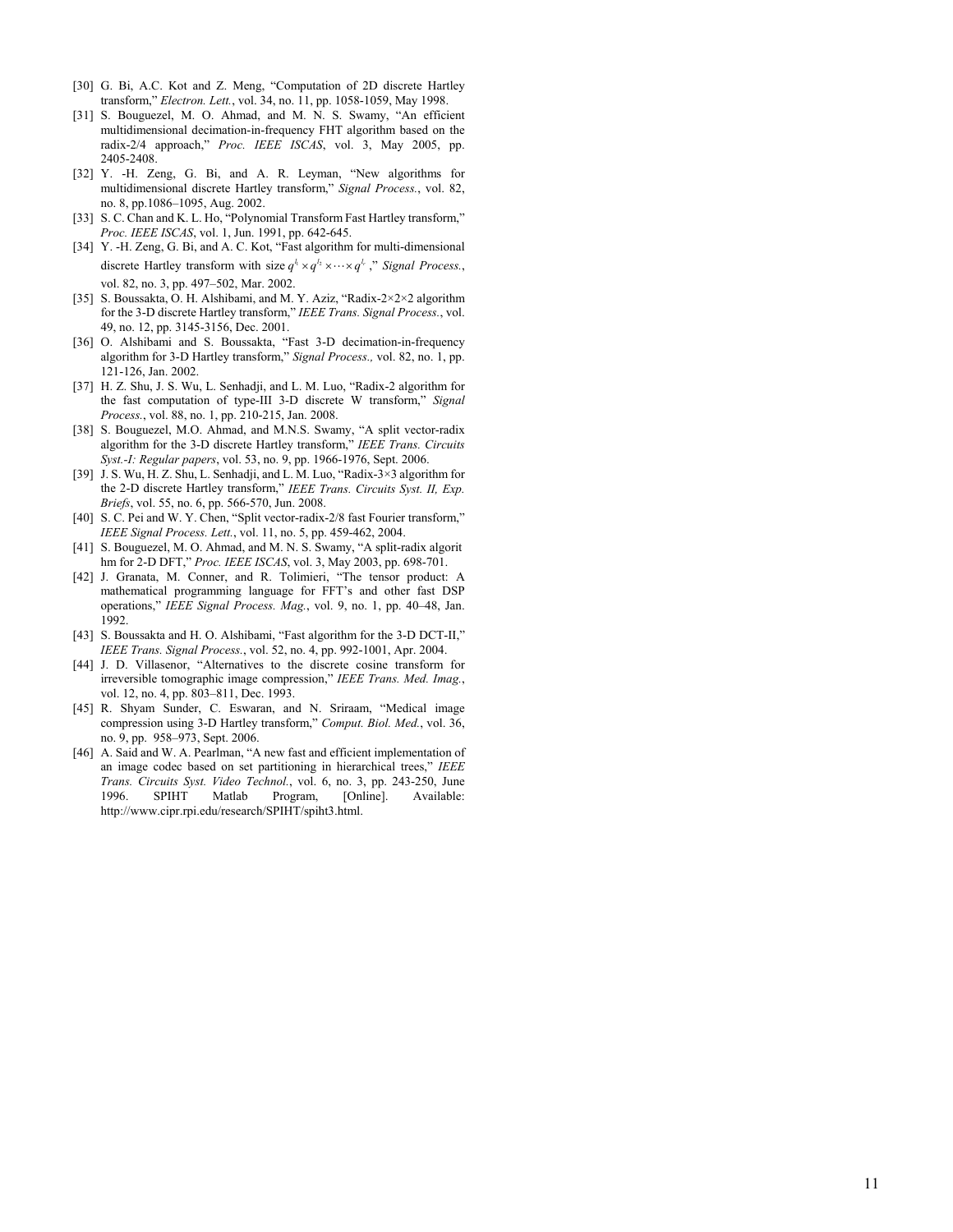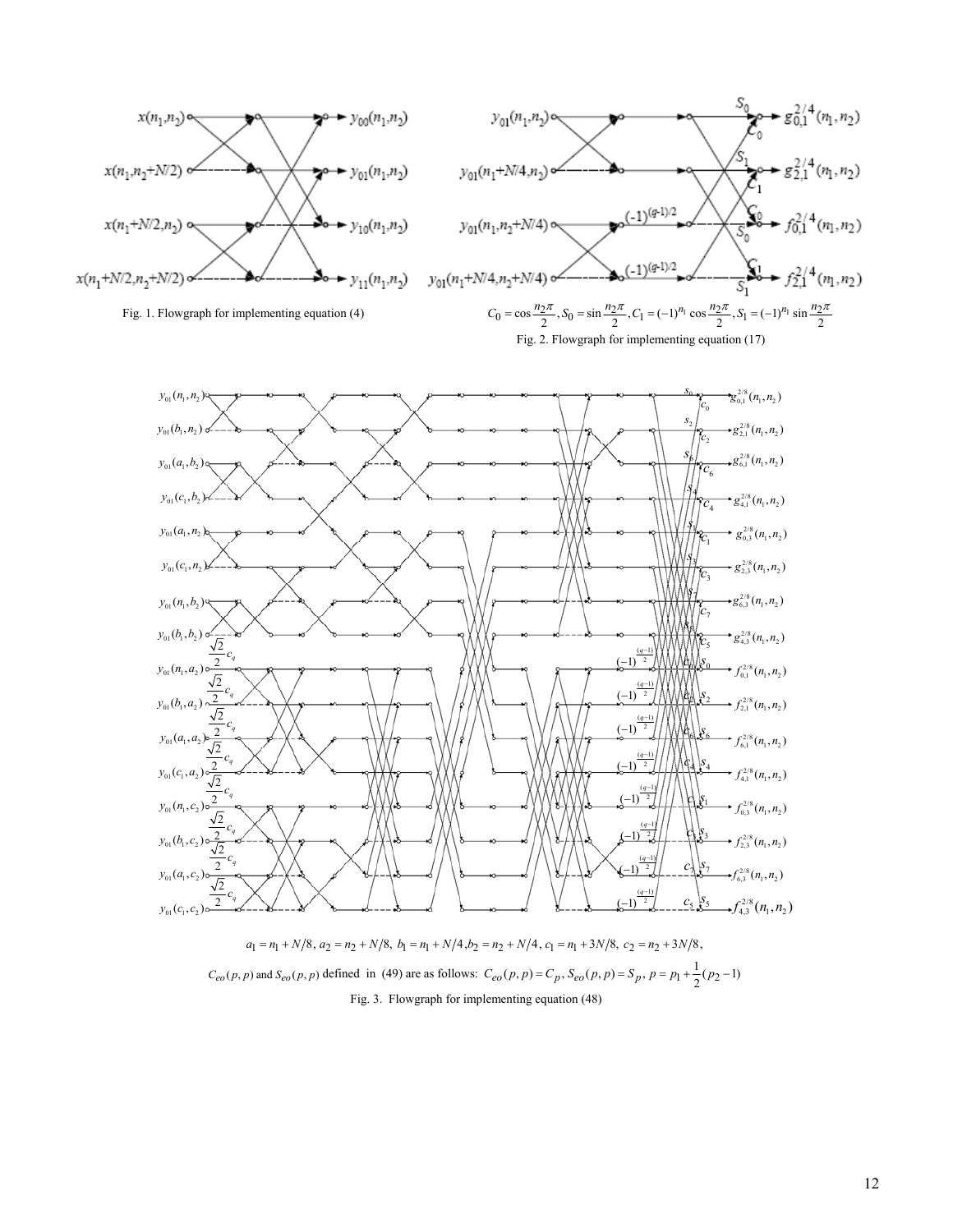

 $y_{p_1, p_2}(n_1, n_2) = y_{p_1, p_2}, p_1, p_2 = 0 \text{ or } 1, x(n_1, n_2) = x_{00}, x(n_1, n_2 + N/2) = x_{01}, x(n_1 + N/2, n_2) = x_{10}, x(n_1 + N/2, n_2 + N/2) = x_{11}$ Fig. 5. The implementation scheme of the proposed algorithm



Fig. 7. Compression a 512×512 MRI image using FHT and SPIHT scheme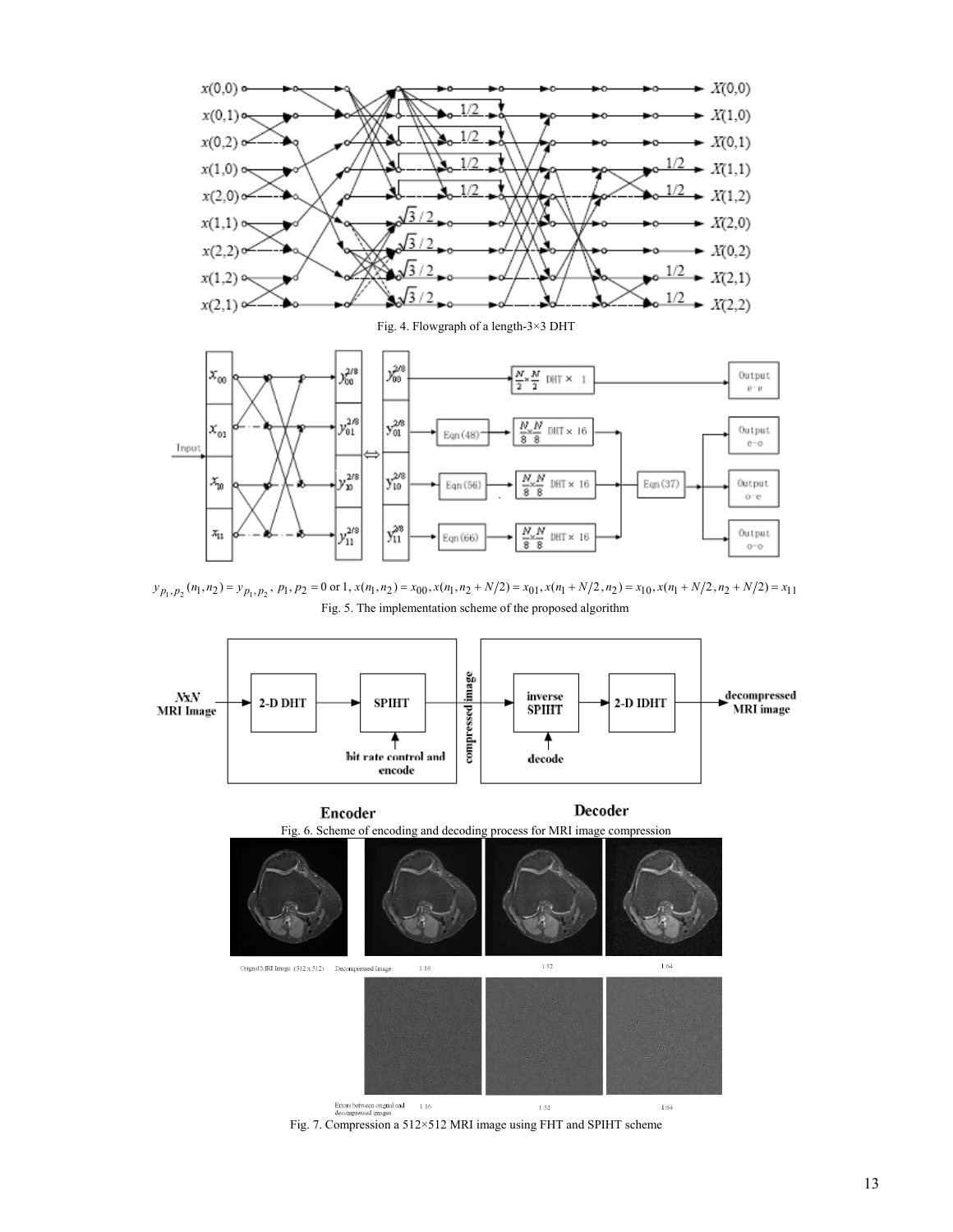Table I Comparison of Arithmetic Complexities for *q* = 1 (Saving denotes the saving of arithmetic complexity compared to the algorithm in [29] and [30]).

|                     | Algorithms in [29] and [30] |          |          | Row-column method based on [3] |             |          | Proposed Algorithm |                  |          |                  |          |                 |
|---------------------|-----------------------------|----------|----------|--------------------------------|-------------|----------|--------------------|------------------|----------|------------------|----------|-----------------|
| $N \times N$<br>(N) | Muls                        | Adds     | Total    | Muls                           | <i>Adds</i> | Total    | Muls               | Savin<br>$g(\%)$ | Adds     | Savin<br>$g(\%)$ | Total    | Saving(<br>$\%$ |
| $\circ$             | 24                          | 408      | 432      | 32                             | 608         | 640      | 24                 | 0                | 408      | $\Omega$         | 432      |                 |
| 16                  | 264                         | 2216     | 2480     | 384                            | 3072        | 3456     | 264                | 0                | 2216     | $\Omega$         | 2480     |                 |
| 32                  | 1800                        | 1368     | 13168    | 2688                           | 14976       | 17664    | 1704               | 5.33             | 11272    | 0.84             | 12976    | 1.46            |
| 64                  | 10536                       | 55176    | 65712    | 15360                          | 71168       | 86528    | 9576               | 9.11             | 55368    | $-0.35$          | 64944    | 1.17            |
| 128                 | 55560                       | 260840   | 316400   | 81408                          | 329216      | 410624   | 51048              | 8.12             | 260936   | $-0.04$          | 311984   | 1.40            |
| 256                 | 277992                      | 1200712  | 1478704  | 407552                         | 1495040     | 1902592  | 251880             | 9.39             | 1201096  | $-0.03$          | 1452976  | 1.74            |
| 512                 | 333320                      | 5443368  | 6776688  | 1951744                        | 6703104     | 8654848  | 1195368            | 10.35            | 5459784  | $-0.30$          | 6655152  | 1.79            |
| 1024                | 6232872                     | 24305288 | 30538160 | 9109504                        | 29696000    | 38805504 | 5596392            | 10.21            | 24398024 | $-0.38$          | 29994416 | 1.78            |

Table II Comparison of Arithmetic Complexities for *q* = 3 (Saving denotes the saving of arithmetic complexity compared to the algorithm in [29] and [30]).

|                     | Algorithms in [29] and [30] |           |           | Row-column method based on [3] |           |           | Proposed Algorithm |                  |             |                  |           |                 |
|---------------------|-----------------------------|-----------|-----------|--------------------------------|-----------|-----------|--------------------|------------------|-------------|------------------|-----------|-----------------|
| $N \times N$<br>(N) | Muls                        | Adds      | Total     | Muls                           | Adds      | Total     | Muls               | Savin<br>$g(\%)$ | <b>Adds</b> | Savin<br>$g(\%)$ | Total     | Saving(<br>$\%$ |
| 24                  | 472                         | 6680      | 7152      | 576                            | 7776      | 8352      | 472                | 0                | 6680        | 0                | 7152      | $\theta$        |
| 48                  | 3400                        | 31976     | 35376     | 4800                           | 36864     | 41664     | 3400               |                  | 31976       | $\Omega$         | 35376     | $\mathbf{0}$    |
| 96                  | 20296                       | 150440    | 170736    | 29952                          | 171648    | 201600    | 19432              | 4.26             | 149576      | 0.57             | 169008    | 1.01            |
| 192                 | 111208                      | 689096    | 800304    | 158976                         | 787968    | 946944    | 102568             | 7.77             | 690824      | $-0.25$          | 793392    | 0.86            |
| 384                 | 565576                      | 3117608   | 3683184   | 817152                         | 3552768   | 4369920   | 524968             | 7.18             | 3118472     | $-0.03$          | 3643440   | 1.08            |
| 768                 | 2764072                     | 13886600  | 16650672  | 4021248                        | 15814656  | 19835904  | 2529064            | 8.50             | 13890056    | $-0.02$          | 16419120  | 1.39            |
| 1536                | 3048456                     | 61311080  | 74359536  | 18935808                       | 69765120  | 88700928  | 11806888           | 9.52             | 61458824    | $-0.24$          | 73265712  | 1.47            |
| 3072                | 60290152                    | 268030664 | 328320816 | 87429120                       | 305012736 | 392441856 | 54561832           | 9.50             | 268865288   | $-0.31$          | 323427120 | 1.49            |

Table III Comparison of Data Transfers for  $q = 1$  (Saving1 and Saving2 denote respectively the saving of data transfers compared to the algorithm in [29] and [30], and the row-column algorithm based on [3]).

| $N \times N$ | Algorithms in | $\frac{1}{2}$<br>Row-column | Proposed  | Saving1 | Saving <sub>2</sub> |
|--------------|---------------|-----------------------------|-----------|---------|---------------------|
| (N)          | [29] and [30] | method based on [3]         | algorithm | $(\%)$  | $(\%)$              |
| 8            | 180           | 448                         | 84        | 53.33   | 81.25               |
| 16           | 868           | 2432                        | 724       | 16.59   | 70.23               |
| 32           | 4820          | 9984                        | 3476      | 27.88   | 65.18               |
| 64           | 22404         | 44544                       | 14676     | 34.49   | 67.05               |
| 128          | 108916        | 207872                      | 78100     | 28.29   | 62.43               |
| 256          | 492452        | 931840                      | 359636    | 26.97   | 61.41               |
| 512          | 2258196       | 4075520                     | 1522836   | 32.56   | 62.63               |
| 1024         | 10002628      | 17948672                    | 7106644   | 28.95   | 60.41               |

Table IV Comparison of Data Transfers for  $q = 3$ (Saving1 and Saving2 denote respectively the saving of data transfers compared to the algorithm in [29] and [30], and the row-column algorithm based on [3]).

| $N \times N$ | Algorithms in   | and the row column argument based on $\vert \sigma \vert$ .<br>Row-column | Proposed  | Saving1 | Saving <sub>2</sub> |
|--------------|-----------------|---------------------------------------------------------------------------|-----------|---------|---------------------|
| (N)          | [29] and $[30]$ | method based on [3]                                                       | algorithm | $(\%)$  | $(\%)$              |
| 24           | 2368            | 6144                                                                      | 1936      | 18.24   | 68.49               |
| 48           | 11776           | 28032                                                                     | 10048     | 14.67   | 64.16               |
| 96           | 56320           | 128256                                                                    | 47680     | 15.34   | 62.82               |
| 192          | 262144          | 563712                                                                    | 205120    | 21.75   | 63.61               |
| 384          | 1196032         | 2466816                                                                   | 945472    | 20.95   | 61.67               |
| 768          | 5373952         | 10807296                                                                  | 4266304   | 20.61   | 60.52               |
| 1536         | 23855100        | 46731264                                                                  | 18240830  | 23.53   | 60.97               |
| 3072         | 104857600       | 200712192                                                                 | 80138560  | 23.57   | 60.07               |

Table V Comparison of Twiddle Factors for  $q = 1$  (Saving1 and Saving2 denote respectively the saving of twiddle factors compared to radix algorithm in [29] and [30], and the row-column algorithm based on [3])

| $N \times N$ | Algorithms in   | $\sigma$ , and the fow-column argorithm based on<br>Row-column | Proposed  | $1 - 11$<br>Saving1 | Saving <sub>2</sub> |
|--------------|-----------------|----------------------------------------------------------------|-----------|---------------------|---------------------|
| (N)          | [29] and $[30]$ | method based on [3]                                            | algorithm | (%)                 | $(\%)$              |
|              |                 |                                                                |           |                     |                     |
| 16           | 96              |                                                                |           | 100                 |                     |
| 32           | 672             | 512                                                            | 384       | 42.86               | 25.00               |
| 64           | 4512            | 4096                                                           | 2688      | 40.43               | 34.38               |
| 128          | 24096           | 22528                                                          | 13440     | 44.22               | 40.34               |
| 256          | 125856          | 122880                                                         | 77952     | 38.06               | 36.56               |
| 512          | 608544          | 630784                                                         | 397440    | 34.69               | 36.99               |
| 1024         | 2899104         | 3014656                                                        | 1816704   | 37.34               | 39.74               |